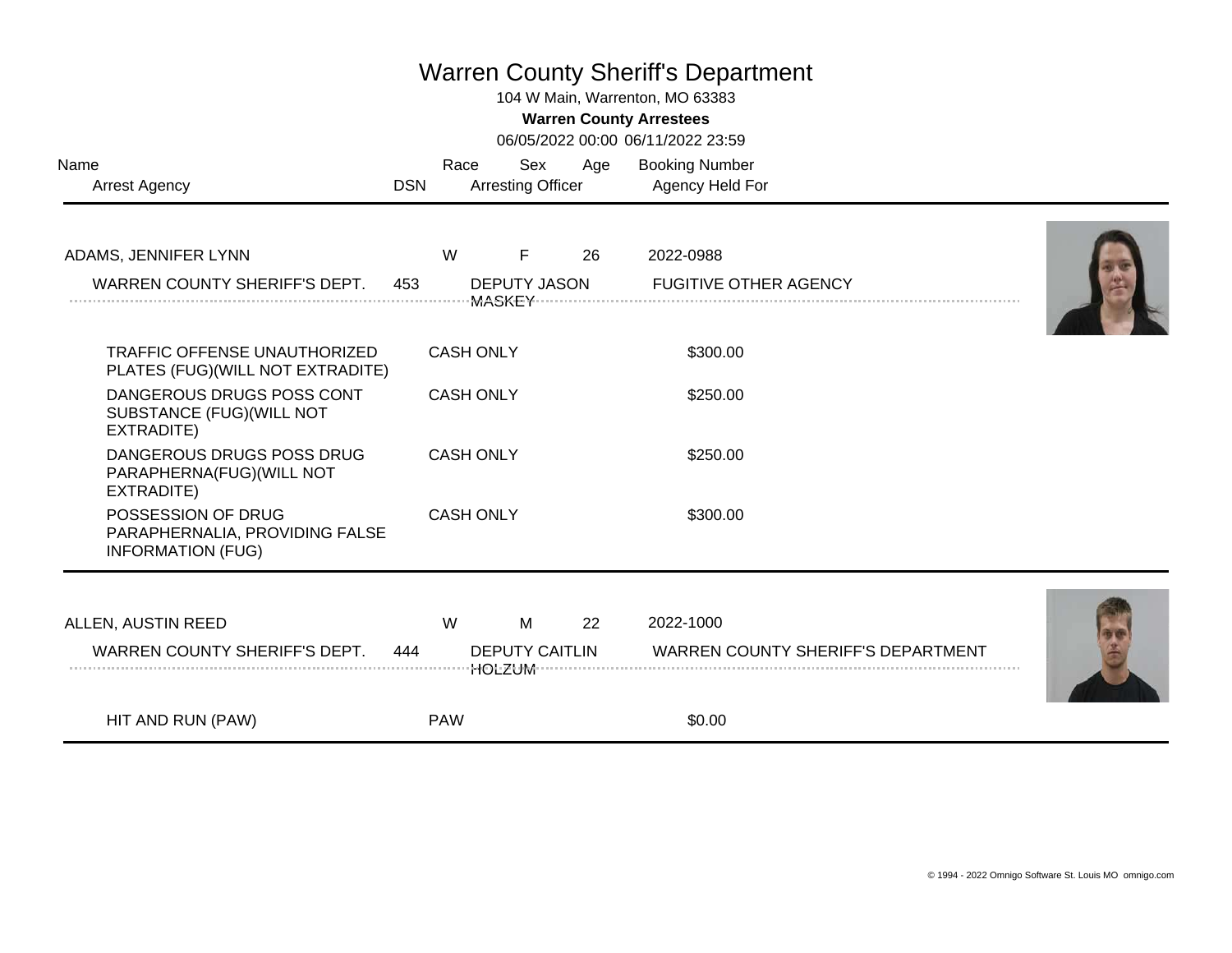| Name<br><b>Arrest Agency</b>                               | <b>DSN</b> | Race               | Sex<br><b>Arresting Officer</b> | Age | <b>Booking Number</b><br>Agency Held For               |  |
|------------------------------------------------------------|------------|--------------------|---------------------------------|-----|--------------------------------------------------------|--|
| ANGLIN, KARI APRIL<br><b>WARRENTON PD</b>                  | 205        | W                  | F<br><b>JAEGER</b>              | 21  | 2022-1018<br><b>WARRENTON</b>                          |  |
| <b>DWI</b>                                                 |            | <b>RPAW</b>        |                                 |     | \$0.00                                                 |  |
| <b>BOND, KALEIGH NICHOLE</b><br><b>WARRENTON PD</b>        | 232        | W                  | F<br><b>STEPHENS</b>            | 20  | 2022-1019<br><b>WARRENTON</b>                          |  |
| <b>EXPIRED DRIVER'S LICENSE (FTA)</b>                      |            | <b>CASH ONLY</b>   |                                 |     | \$75.00                                                |  |
| <b>BROWN, MAURICE NMN</b><br>WARREN COUNTY SHERIFF'S DEPT. | 632        | B                  | M<br><b>DEPUTY RONALD</b>       | 23  | 2022-1005<br><b>WARREN COUNTY SHERIFF'S DEPARTMENT</b> |  |
| DOC COMMITMENT                                             |            | NO BOND            |                                 |     | \$0.00                                                 |  |
| CALHOUN, BRIAN ZACHARY<br>WARREN COUNTY SHERIFF'S DEPT.    | 635        | B                  | M<br><b>DEPUTY KYLE</b>         | 48  | 2022-1002<br>WARREN COUNTY SHERIFF'S DEPARTMENT        |  |
| COMMITMENT(10 DAYS)<br><b>COMMITMENT(10 DAYS)</b>          |            | NO BOND<br>NO BOND |                                 |     | \$0.00<br>\$0.00                                       |  |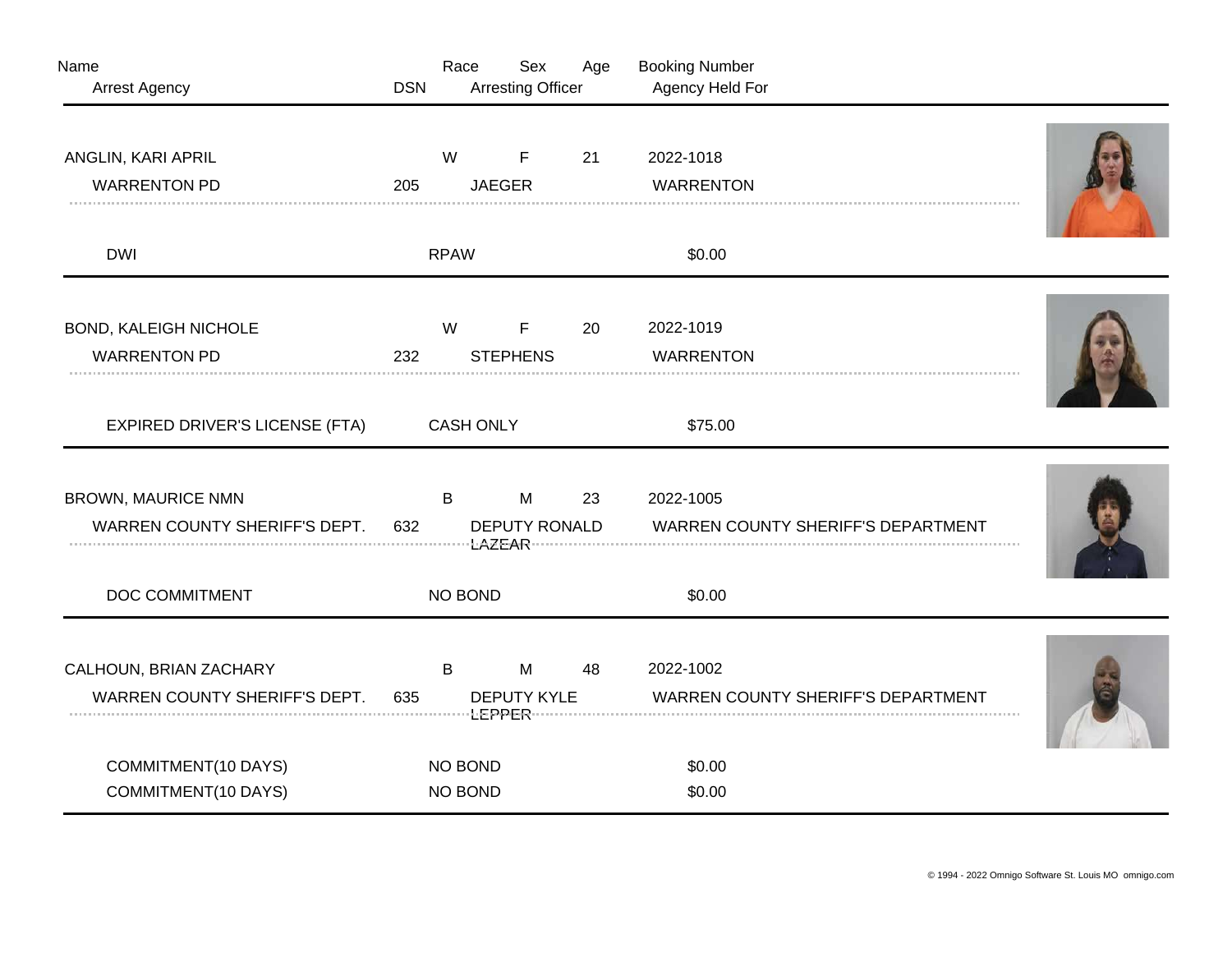| Name<br><b>Arrest Agency</b>                                       | <b>DSN</b> | Race             | Sex<br><b>Arresting Officer</b> | Age | <b>Booking Number</b><br>Agency Held For |  |
|--------------------------------------------------------------------|------------|------------------|---------------------------------|-----|------------------------------------------|--|
| CAPLES, MICHAEL SCOTT                                              |            | W                | M                               | 57  | 2022-0992                                |  |
| <b>WARRENTON PD</b>                                                | 232        |                  | <b>STEPHENS</b>                 |     | <b>FUGITIVE OTHER AGENCY</b>             |  |
| TRAFFIC OFFENSE SPPEDING (FUG)                                     |            | <b>CASH ONLY</b> |                                 |     | \$219.00                                 |  |
| TRAFFIC OFFENSE EXPIRED DRIVERS<br>LIC (FUG)                       |            | <b>CASH ONLY</b> |                                 |     | \$75.00                                  |  |
|                                                                    |            |                  |                                 |     |                                          |  |
| <b>CUNNINGHAM, DESTINEY LOREN</b><br>WARREN COUNTY SHERIFF'S DEPT. | 631        | W                | F<br><b>DEPUTY BRIAN</b>        | 24  | 2022-1029<br><b>WRIGHT CITY</b>          |  |
| FAIL TO REGISTER VEHICLE(FTA)                                      |            | <b>CASH ONLY</b> |                                 |     | \$75.00                                  |  |
| FAIL TO SHOW PROOF OF INSURANCE                                    |            | <b>CASH ONLY</b> |                                 |     | \$250.00                                 |  |
| FAIL TO COMPLY W/OP LIC RESTRICT                                   |            |                  | <b>SHARED BOND</b>              |     | \$0.00                                   |  |
| SPEEDING 4 OVER                                                    |            |                  | <b>SHARED BOND</b>              |     | \$0.00                                   |  |
| <b>WINDOW TINT</b>                                                 |            |                  | <b>SHARED BOND</b>              |     | \$0.00                                   |  |
| STEALING(FTA)                                                      |            | <b>RECOG</b>     |                                 |     | \$1,100.00                               |  |
| DAGGS, ROBERT STEPHEN                                              |            | B                | M                               | 36  | 2022-0999                                |  |
| <b>WARRENTON PD</b>                                                | 212        |                  | <b>OFFICER MOYER</b>            |     | <b>FUGITIVE OTHER AGENCY</b>             |  |
| TRESPASSING 2ND DEGREE (FTA) (FUG) CASH ONLY                       |            |                  |                                 |     | \$300.00                                 |  |
|                                                                    |            |                  |                                 |     |                                          |  |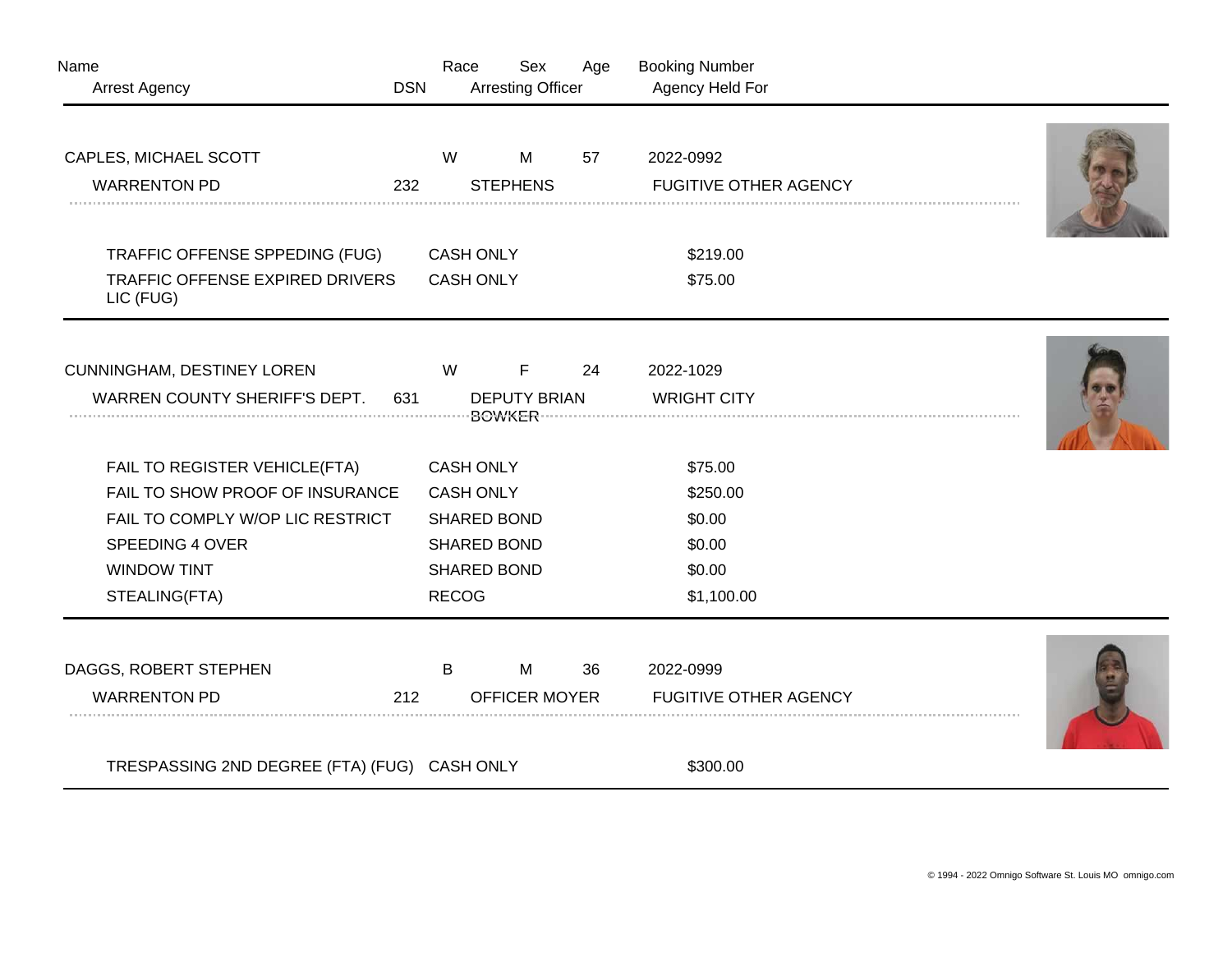| Name<br><b>Arrest Agency</b>                                                                             | <b>DSN</b> | Race                                                   | Sex<br><b>Arresting Officer</b>   | Age | <b>Booking Number</b><br>Agency Held For               |  |
|----------------------------------------------------------------------------------------------------------|------------|--------------------------------------------------------|-----------------------------------|-----|--------------------------------------------------------|--|
| DENNISON, LOGAN MICHAEL<br><b>WARRENTON PD</b>                                                           | 208        | W                                                      | M<br>OFFICER GLATZ                | 20  | 2022-1040<br><b>WARRENTON</b>                          |  |
| DOMESTIC ASSAULT<br>POSS 35G OR LESS MARIJUANA<br><b>GAVE FALSE INFO TO OFFICER</b>                      |            | <b>CASH ONLY</b><br><b>CASH ONLY</b><br><b>SUMMONS</b> |                                   |     | \$200.00<br>\$200.00<br>\$0.00                         |  |
| DODSON, BENJAMIN BURT<br>WARREN COUNTY SHERIFF'S DEPT.                                                   | 636        | W                                                      | M<br>DEPUTY WAYMOND               | 43  | 2022-0995<br><b>WARREN COUNTY SHERIFF'S DEPARTMENT</b> |  |
| (FTA) FORGERY<br>(FTA) FORGERY<br>(FTA) FORGERY                                                          |            | <b>CASH ONLY</b>                                       | <b>SHARED BOND</b><br>SHARED BOND |     | \$5,000.00<br>\$0.00<br>\$0.00                         |  |
| DOERING, CAMRON THOMAS<br><b>WRIGHT CITY PD</b>                                                          | 104        | B                                                      | M<br><b>MONROE</b>                | 18  | 2022-1027<br><b>WRIGHT CITY</b>                        |  |
| FAILURE TO REGISTER MOTOR VEHICLE SUMMONS<br><b>WITH DOR</b><br>FAILURE TO PROVIDE PROOF OF              |            | <b>SUMMONS</b>                                         |                                   |     | \$0.00<br>\$0.00                                       |  |
| <b>FINANCIAL RESPONSIBILITY</b><br>OPERATED A MOTOR VEHICLE WITHOUT SUMMONS<br>A VALID LICENSE (EXPIRED) |            |                                                        |                                   |     | \$0.00<br>\$0.00                                       |  |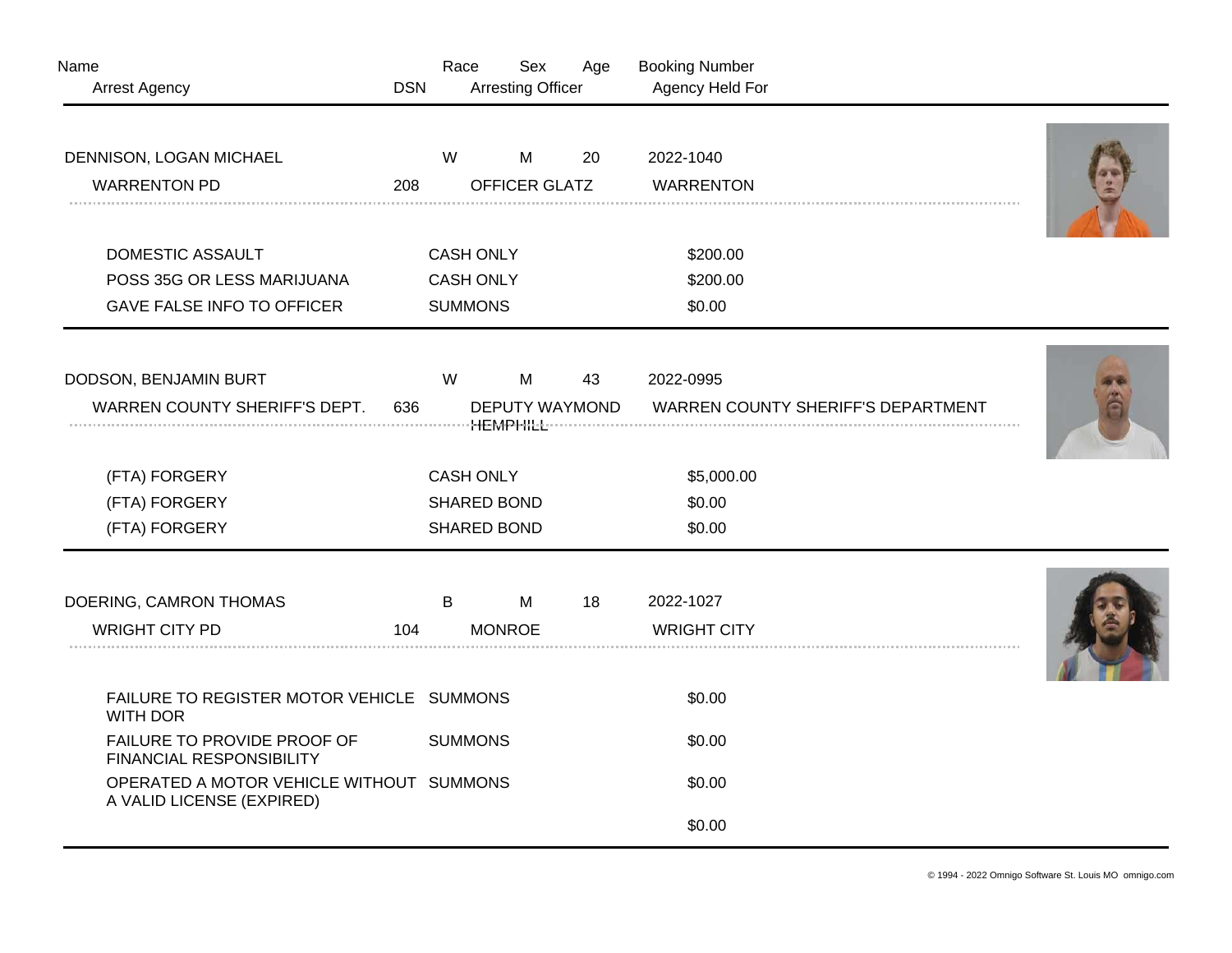| Name<br><b>Arrest Agency</b>                                                                  | <b>DSN</b> | Race               | Sex<br><b>Arresting Officer</b> | Age | <b>Booking Number</b><br>Agency Held For  |  |
|-----------------------------------------------------------------------------------------------|------------|--------------------|---------------------------------|-----|-------------------------------------------|--|
| DUFF, ELIZABETH LUCILLE                                                                       |            | W                  | F                               | 47  | 2022-1031                                 |  |
| <b>WARRENTON PD</b>                                                                           | 208        |                    | OFFICER GLATZ                   |     | <b>WARREN COUNTY SHERIFF'S DEPARTMENT</b> |  |
| POSSESS CONTROL SUBSTANCE<br><b>EXCEPT 35 GRAMS OR LESS</b><br>MARIJUANA/SYNTHETIC CANNABINOD |            | <b>RECOG</b>       |                                 |     | \$0.00                                    |  |
| UNLAWFUL POSSESSION OF DRUG<br>PARAPHERNALIA                                                  |            | <b>SHARED BOND</b> |                                 |     | \$0.00                                    |  |
| <b>EBERT, ANTHONY TRAVIS</b>                                                                  |            | W                  | M                               | 41  | 2022-1001                                 |  |
| WARREN COUNTY SHERIFF'S DEPT.                                                                 | 632        |                    | <b>DEPUTY RONALD</b>            |     | WARREN COUNTY SHERIFF'S DEPARTMENT        |  |
| <b>COMMITMENT (15 DAYS)</b>                                                                   |            | NO BOND            |                                 |     | \$0.00                                    |  |
| (COMPLETE)POSSESSION OF<br>MARIJUANA/SYNTHETIC CANNABINOID<br>OF 10 GRAMS OR LESS (FTA)       |            | <b>CASH ONLY</b>   |                                 |     | \$500.00                                  |  |
| (COMPLETE)UNLAWFUL POSSESSION<br>OF DRUG PARAPHERNALIA (FTA)                                  |            | <b>SHARED BOND</b> |                                 |     | \$0.00                                    |  |
| <b>GARCIA, VICTOR NMN</b>                                                                     |            | H                  | M                               | 36  | 2022-1043                                 |  |
| <b>WARRENTON PD</b>                                                                           | 217        |                    | <b>OFFICER MEYER</b>            |     | <b>WARRENTON</b>                          |  |
| DRIVING WHILE REVOKED (RPAW)                                                                  |            | <b>RPAW</b>        |                                 |     | \$0.00                                    |  |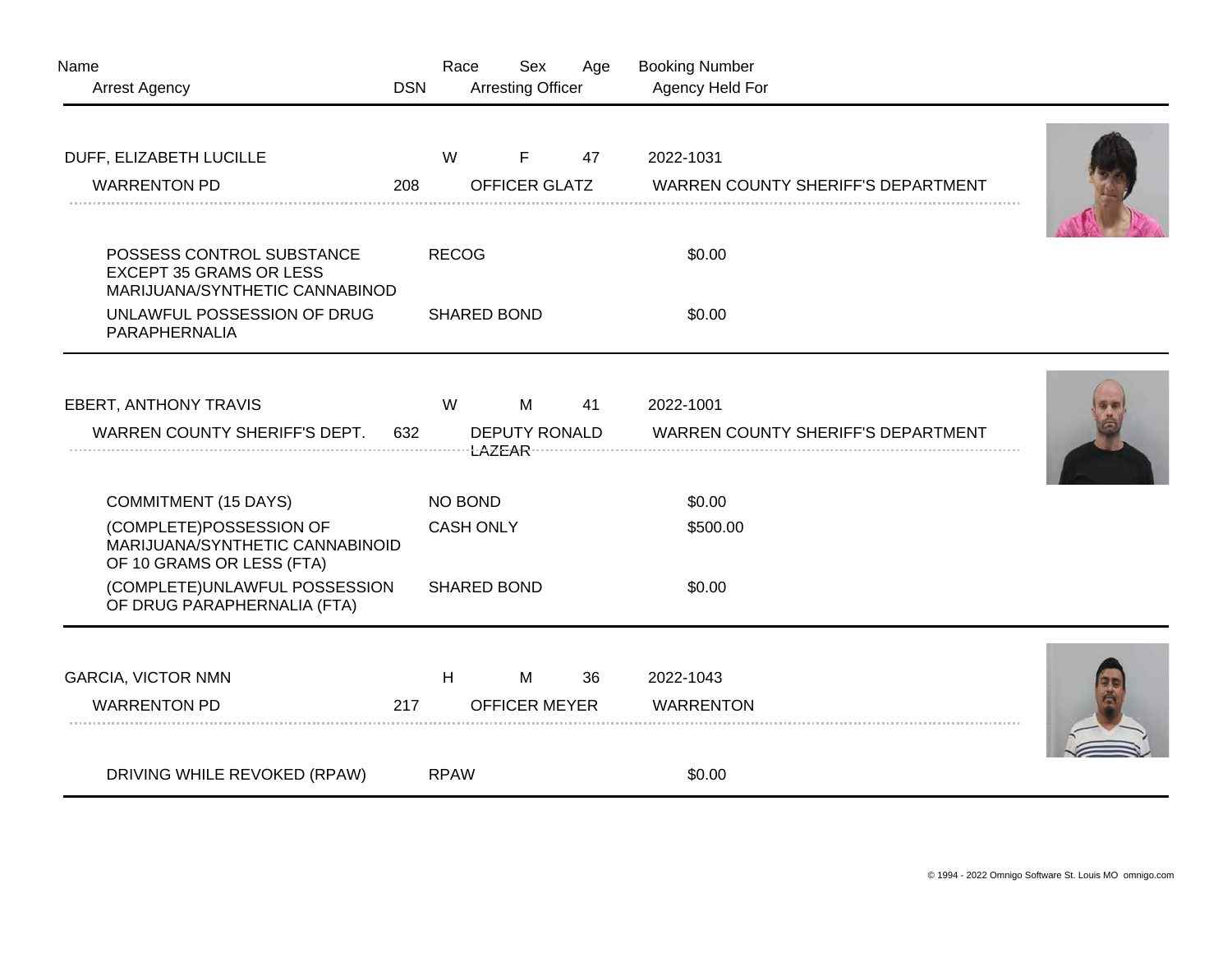| Name                                                                                          |            | Race                  | Sex                      | Age | <b>Booking Number</b>                     |  |
|-----------------------------------------------------------------------------------------------|------------|-----------------------|--------------------------|-----|-------------------------------------------|--|
| <b>Arrest Agency</b>                                                                          | <b>DSN</b> |                       | <b>Arresting Officer</b> |     | Agency Held For                           |  |
| GODDARD, TRICIA ANN                                                                           |            | W                     | F                        | 52  | 2022-1022                                 |  |
| <b>WRIGHT CITY PD</b>                                                                         | 122        |                       | <b>CPL FILSON</b>        |     | <b>WRIGHT CITY</b>                        |  |
| <b>DWI</b>                                                                                    |            | <b>RPAW</b>           |                          |     | \$0.00                                    |  |
| POSSESS CONTROL SUBSTANCE<br><b>EXCEPT 35 GRAMS OR LESS</b><br>MARIJUANA/SYNTHETIC CANNABINOD |            | <b>RPAW</b>           |                          |     | \$0.00                                    |  |
| <b>GRAHAM, DONALD RAY</b>                                                                     |            | W                     | M                        | 54  | 2022-1032                                 |  |
| <b>WARRENTON PD</b>                                                                           | 226        |                       | <b>SGT SCHMUTZ</b>       |     | <b>WARRENTON</b>                          |  |
| DOMESTIC ASSAULT - 3RD<br>DEGREE(RPAW)                                                        |            | <b>RPAW</b>           |                          |     | \$0.00                                    |  |
| HEIDBRINK, JENNIFER ANN                                                                       |            | W                     | $\mathsf F$              | 47  | 2022-1016                                 |  |
| WARREN COUNTY SHERIFF'S DEPT.                                                                 | 634        | <b>DEPUTY DERRECK</b> |                          |     | <b>WARREN COUNTY SHERIFF'S DEPARTMENT</b> |  |
| (WRIT) TRAFFIC IN DRUG/ATTEMPT-2ND<br><b>DEGREE</b>                                           |            | NO BOND               |                          |     | \$0.00                                    |  |
| (WRIT) POSS CONTROLLED<br>SUBSTANCE-FELONY                                                    |            | <b>NO BOND</b>        |                          |     | \$0.00                                    |  |
| (WRIT) RECEIVING STOLEN PROPERTY                                                              |            | NO BOND               |                          |     | \$0.00                                    |  |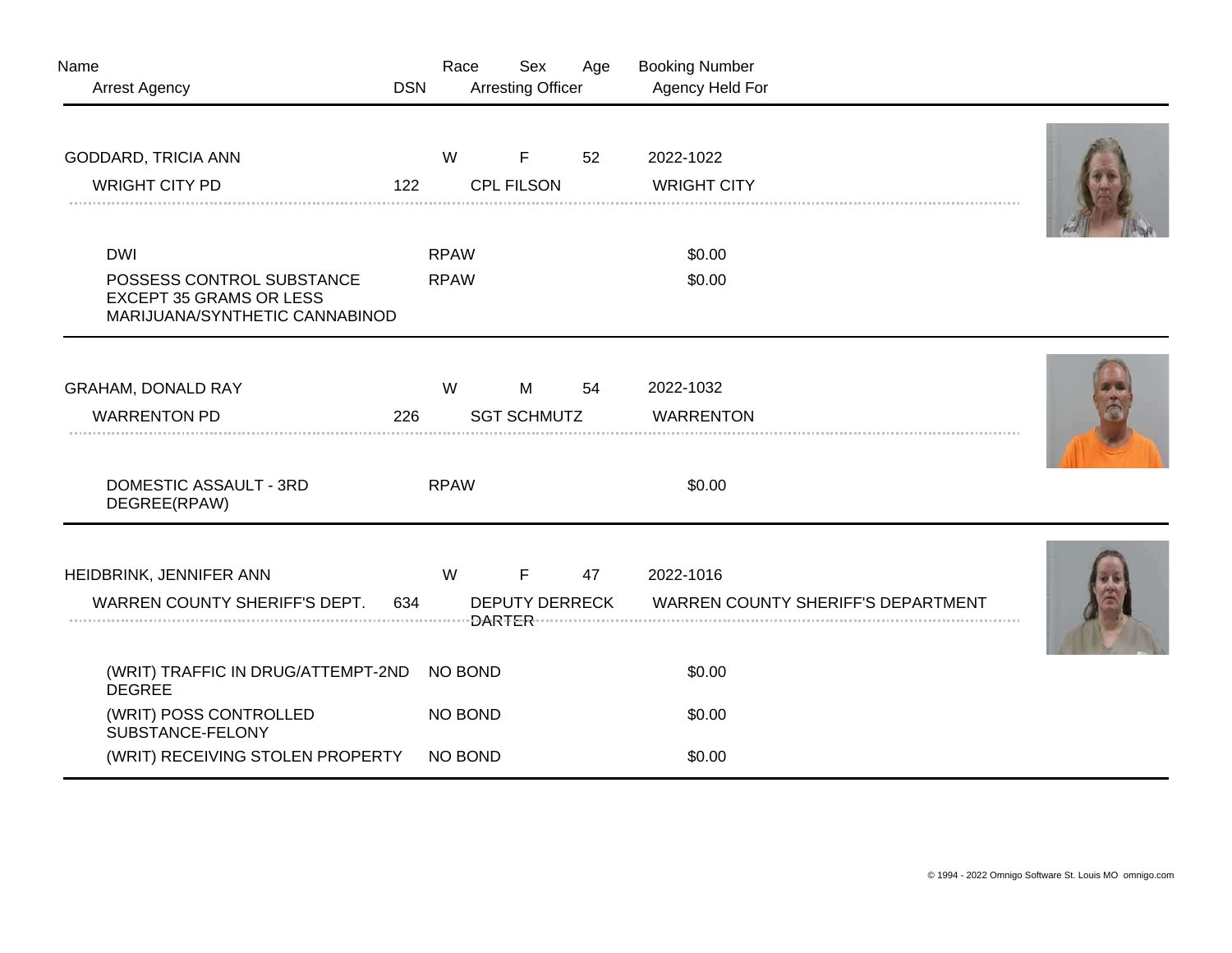| Name                                        |            | Race             | Sex                      | Age | <b>Booking Number</b>        |  |
|---------------------------------------------|------------|------------------|--------------------------|-----|------------------------------|--|
| Arrest Agency                               | <b>DSN</b> |                  | <b>Arresting Officer</b> |     | Agency Held For              |  |
| HICKL, CHAD WILLIAM                         |            | W                | М                        | 24  | 2022-1003                    |  |
| WARREN COUNTY SHERIFF'S DEPT.               | 632        |                  | <b>DEPUTY RONALD</b>     |     | <b>WARRENTON</b>             |  |
| EXCEED LIMIT-20-25MPH OVER(FTA)             |            | <b>CASH ONLY</b> |                          |     | \$150.00                     |  |
| OPER VEH W/O FINANCIAL<br>RESPONSIBITY(FTA) |            | <b>CASH ONLY</b> |                          |     | \$100.00                     |  |
| HILEMAN, BERNADETTE GORETTI                 |            | W                | F                        | 37  | 2022-1025                    |  |
| <b>WARRENTON PD</b>                         | 231        |                  | <b>OFFICER OWENS</b>     |     | <b>FUGITIVE OTHER AGENCY</b> |  |
| POSSESSION OF DRUG PARAPHERNALIA CASH ONLY  |            |                  |                          |     | \$300.00                     |  |
| HILL, ASHLEY NICOLE                         |            | W                | F                        | 28  | 2022-1021                    |  |
| WARREN COUNTY SHERIFF'S DEPT.               | 441        |                  | <b>DEPUTY RAYMOND</b>    |     | <b>WARRENTON</b>             |  |
| <b>LARCENY</b>                              |            | <b>CASH ONLY</b> |                          |     | \$100.00                     |  |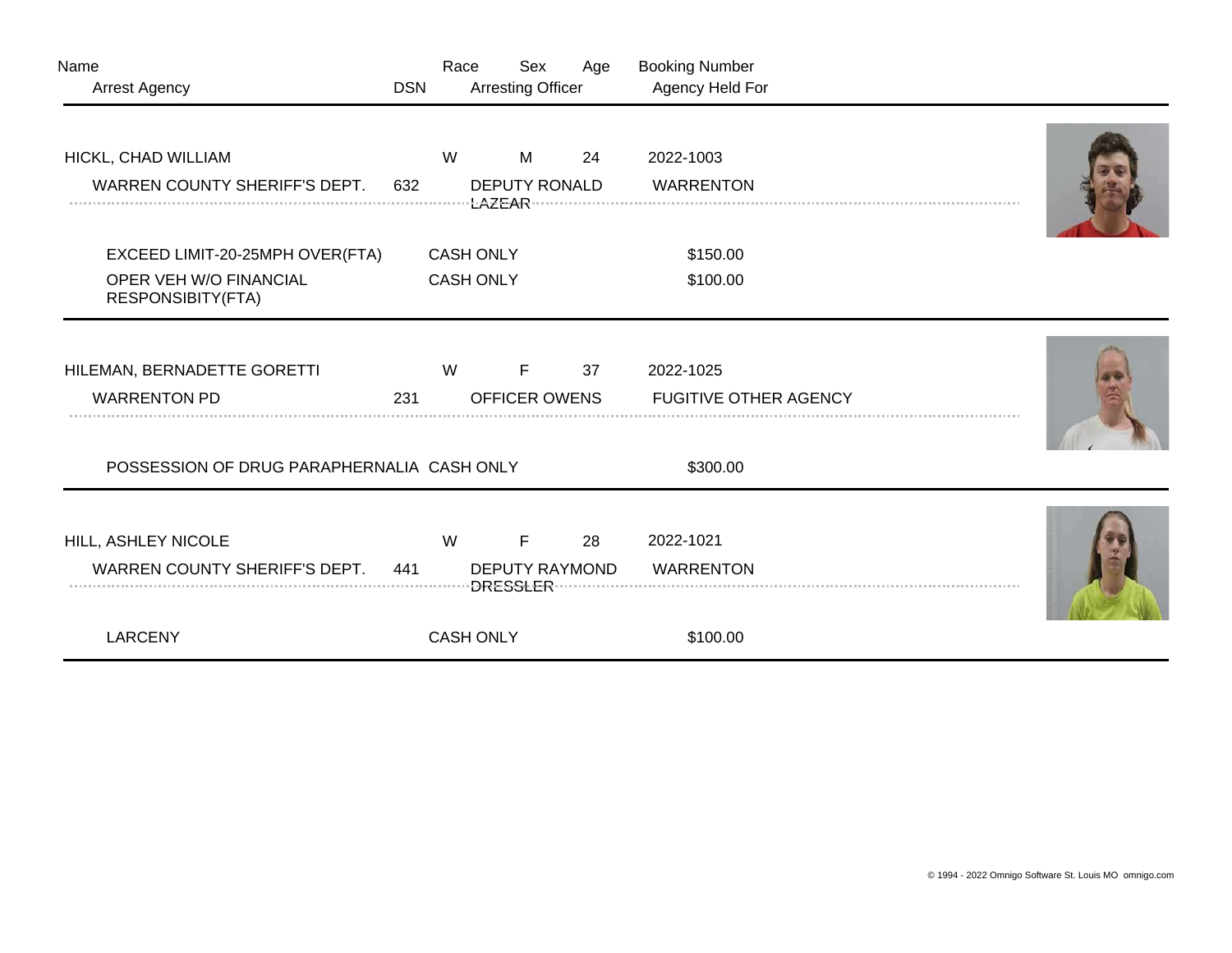| Name<br><b>Arrest Agency</b>                                                       | Race<br><b>DSN</b> | Sex<br><b>Arresting Officer</b> | Age | <b>Booking Number</b><br>Agency Held For                          |  |
|------------------------------------------------------------------------------------|--------------------|---------------------------------|-----|-------------------------------------------------------------------|--|
| HINKELMAN, HANNAH MORGAN                                                           | W                  | F                               | 25  | 2022-1010                                                         |  |
| WARREN COUNTY SHERIFF'S DEPT.                                                      | 634                | <b>DEPUTY DERRECK</b>           |     | <b>WARREN COUNTY SHERIFF'S DEPARTMENT</b>                         |  |
| NO VEH/TRL REGISTRATION(FTA)                                                       | <b>SHARED BOND</b> |                                 |     | \$0.00                                                            |  |
| OPERATE VEHICLE ON HIGHWAY<br><b>WITHOUT A VALID LICENSE - 1ST</b><br>OFFENSE(FTA) | <b>CASH ONLY</b>   |                                 |     | \$500.00                                                          |  |
| SPEED EXCEED 11-15 MPH(FTA)                                                        | <b>SHARED BOND</b> |                                 |     | \$0.00                                                            |  |
| HOWARD, KYLIE ROSE<br>WARREN COUNTY SHERIFF'S DEPT.                                | W<br>536           | F                               | 26  | 2022-1034<br>DEO ANTHONY WHITE WARREN COUNTY SHERIFF'S DEPARTMENT |  |
| <b>COMMITMENT (1 DAY)</b>                                                          | NO BOND            |                                 |     | \$0.00                                                            |  |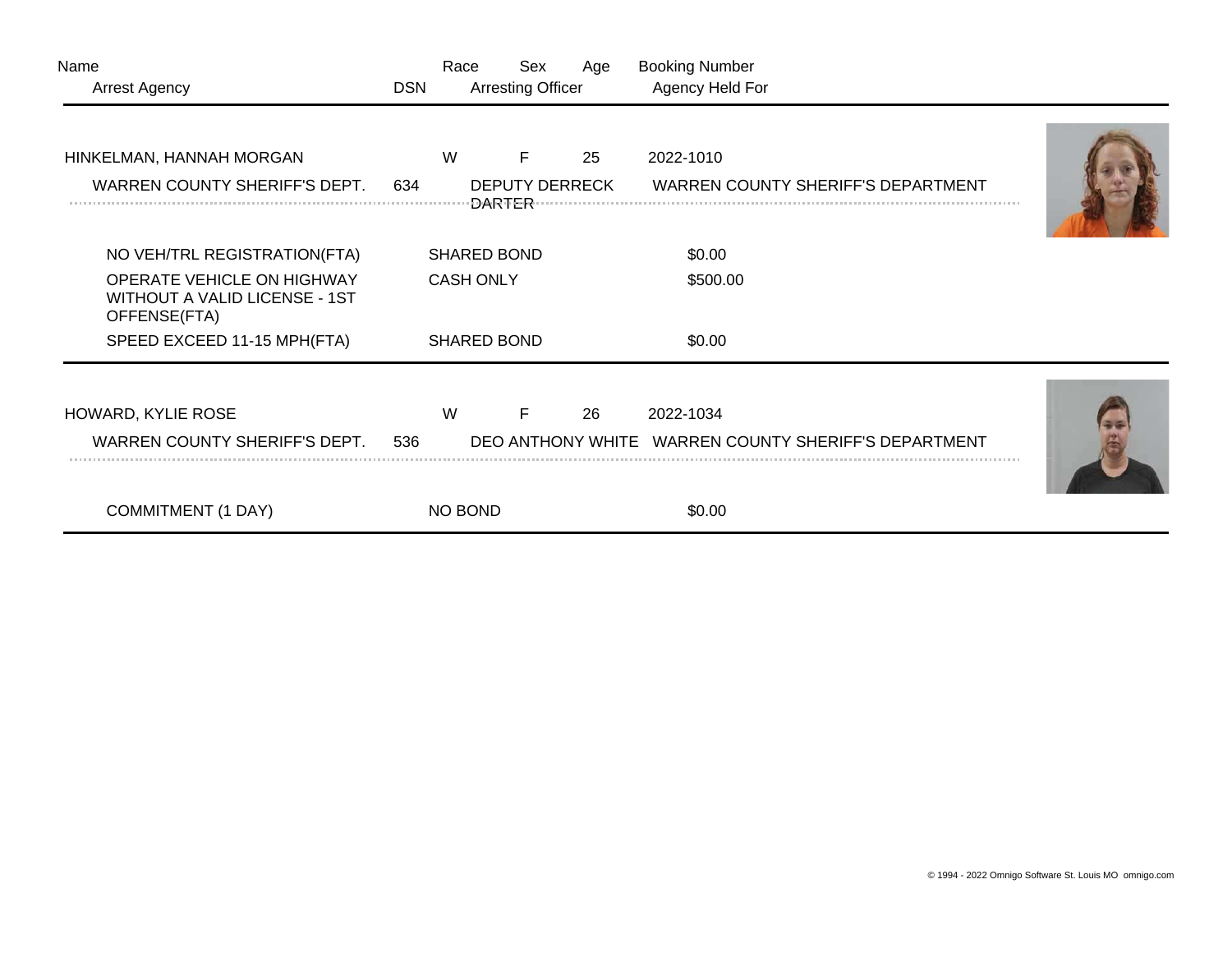| Name                                                            |            | Race             | Sex                        | Age | <b>Booking Number</b>                                  |  |
|-----------------------------------------------------------------|------------|------------------|----------------------------|-----|--------------------------------------------------------|--|
| <b>Arrest Agency</b>                                            | <b>DSN</b> |                  | <b>Arresting Officer</b>   |     | Agency Held For                                        |  |
| HULL, THOMAS PAUL<br>WARREN COUNTY SHERIFF'S DEPT.              | 634        | W                | M<br><b>DEPUTY DERRECK</b> | 41  | 2022-1009<br><b>WARREN COUNTY SHERIFF'S DEPARTMENT</b> |  |
| DRIVING WHILE REVOKED/SUSPENDED - CASH ONLY<br>1ST OFFENSE(FTA) |            |                  |                            |     | \$319.50                                               |  |
| (RECOG)FAIL TO REGISTER<br><b>VEHICLE(FTA)</b>                  |            | <b>CASH ONLY</b> |                            |     | \$75.00                                                |  |
| (RECOG)DISPLAY/POSSESS PLATES OF<br>ANOTHER(FTA)                |            | <b>CASH ONLY</b> |                            |     | \$75.00                                                |  |
| <b>DRIVING WHILE</b><br>REVOKED/SUSPENDED(FUG)(FTA)             |            | <b>CASH ONLY</b> |                            |     | \$225.00                                               |  |
| DEFECTIVE EQUIPMENT(FUG)(FTA)                                   |            | <b>CASH ONLY</b> |                            |     | \$225.00                                               |  |
| NO INSURANCE(FUG)(FTA)                                          |            | <b>CASH ONLY</b> |                            |     | \$250.00                                               |  |
| ISRAELSEN, SHAWN DAMION<br>WARREN COUNTY SHERIFF'S DEPT.        | 202        | W                | M<br><b>CPL BISHOP</b>     | 38  | 2022-1026<br><b>WARREN COUNTY SHERIFF'S DEPARTMENT</b> |  |
| <b>DWI</b>                                                      |            | <b>SUMMONS</b>   |                            |     | \$0.00                                                 |  |
| JACKSON, LAVAR DENZAL<br>WARREN COUNTY SHERIFF'S DEPT.          | 635        | B                | M<br><b>DEPUTY KYLE</b>    | 31  | 2022-0997<br>U.S. MARSHAL (ST. LOUIS)                  |  |
| US MARSHAL (ST LOUIS)                                           |            | NO BOND          |                            |     | \$0.00                                                 |  |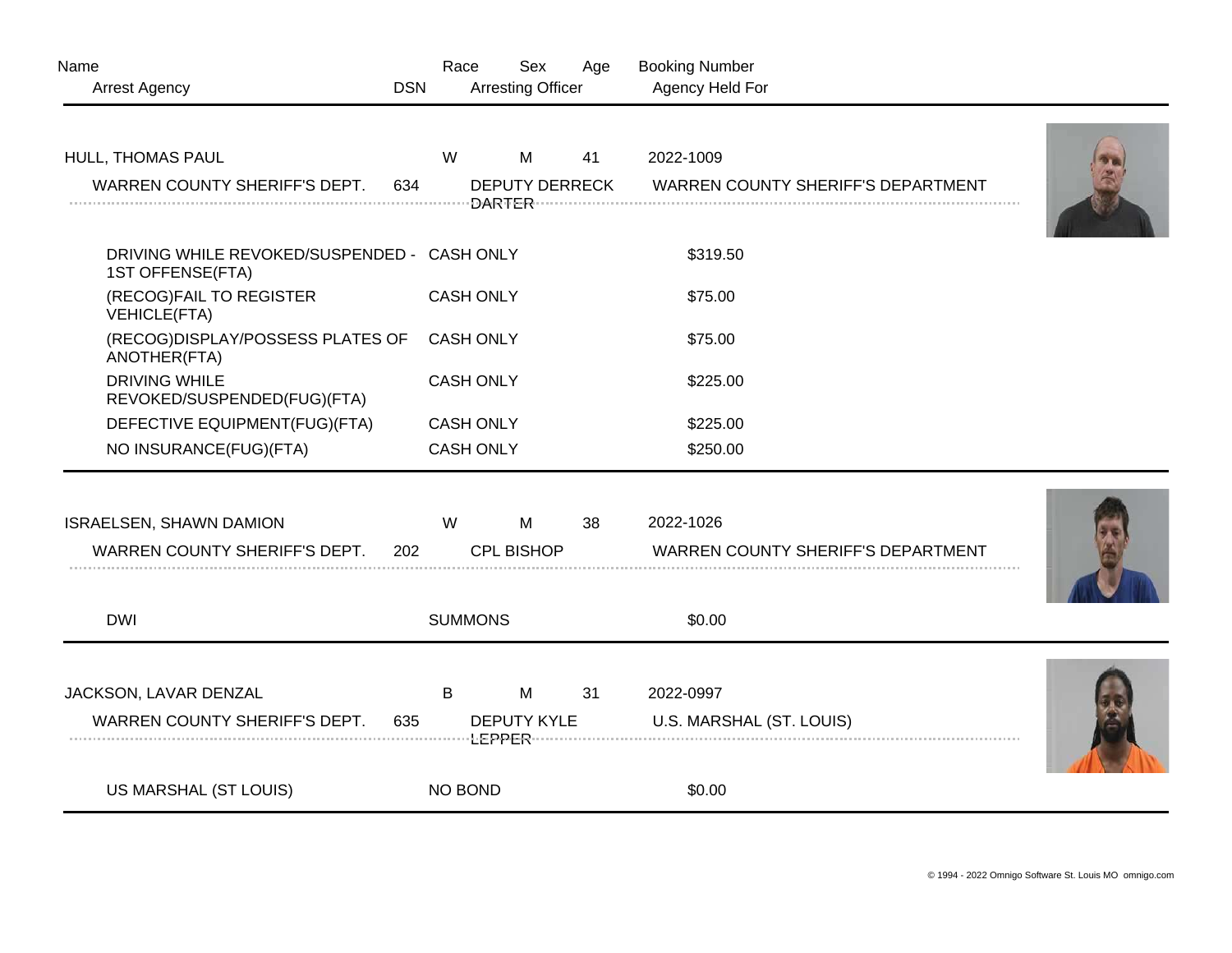| Name<br><b>Arrest Agency</b>                   | <b>DSN</b>       | Race | <b>Arresting Officer</b> | Sex | Age                      | <b>Booking Number</b><br>Agency Held For |  |
|------------------------------------------------|------------------|------|--------------------------|-----|--------------------------|------------------------------------------|--|
| JACKSON, SHELDON ALEXANDER                     |                  | B    |                          | M   | 21                       | 2022-0998                                |  |
| <b>WRIGHT CITY PD</b>                          | 141              |      |                          |     | <b>OFFICER PARKINSON</b> | <b>WARRENTON</b>                         |  |
| STEALING (FTA)                                 |                  |      | <b>CASH ONLY</b>         |     |                          | \$100.00                                 |  |
| <b>DISORDERLY CONDUCT</b>                      |                  |      | <b>SUMMONS</b>           |     |                          | \$0.00                                   |  |
| OPER VEH W/O LICENSE/NO LICENSE                |                  |      | <b>SUMMONS</b>           |     |                          | \$0.00                                   |  |
| VEH LIC/INSPECTION/TITLE                       |                  |      | <b>SUMMONS</b>           |     |                          | \$0.00                                   |  |
|                                                |                  |      |                          |     |                          | \$0.00                                   |  |
| KLEESCHULTE, CLARENCE JACOB                    |                  | W    |                          | M   | 23                       | 2022-0989                                |  |
| <b>WRIGHT CITY PD</b>                          | 122              |      | <b>CPL.FILSON</b>        |     |                          | <b>WRIGHT CITY</b>                       |  |
| MISCELLANEOUS MOVING<br>VIOLATION(FTA)         | <b>CASH ONLY</b> |      |                          |     |                          | \$75.00                                  |  |
|                                                |                  |      |                          |     |                          | \$0.00                                   |  |
| <b>DRIVING WHILE</b><br>REVOKED/SUSPENDED(FTA) |                  |      | <b>CASH ONLY</b>         |     |                          | \$125.00                                 |  |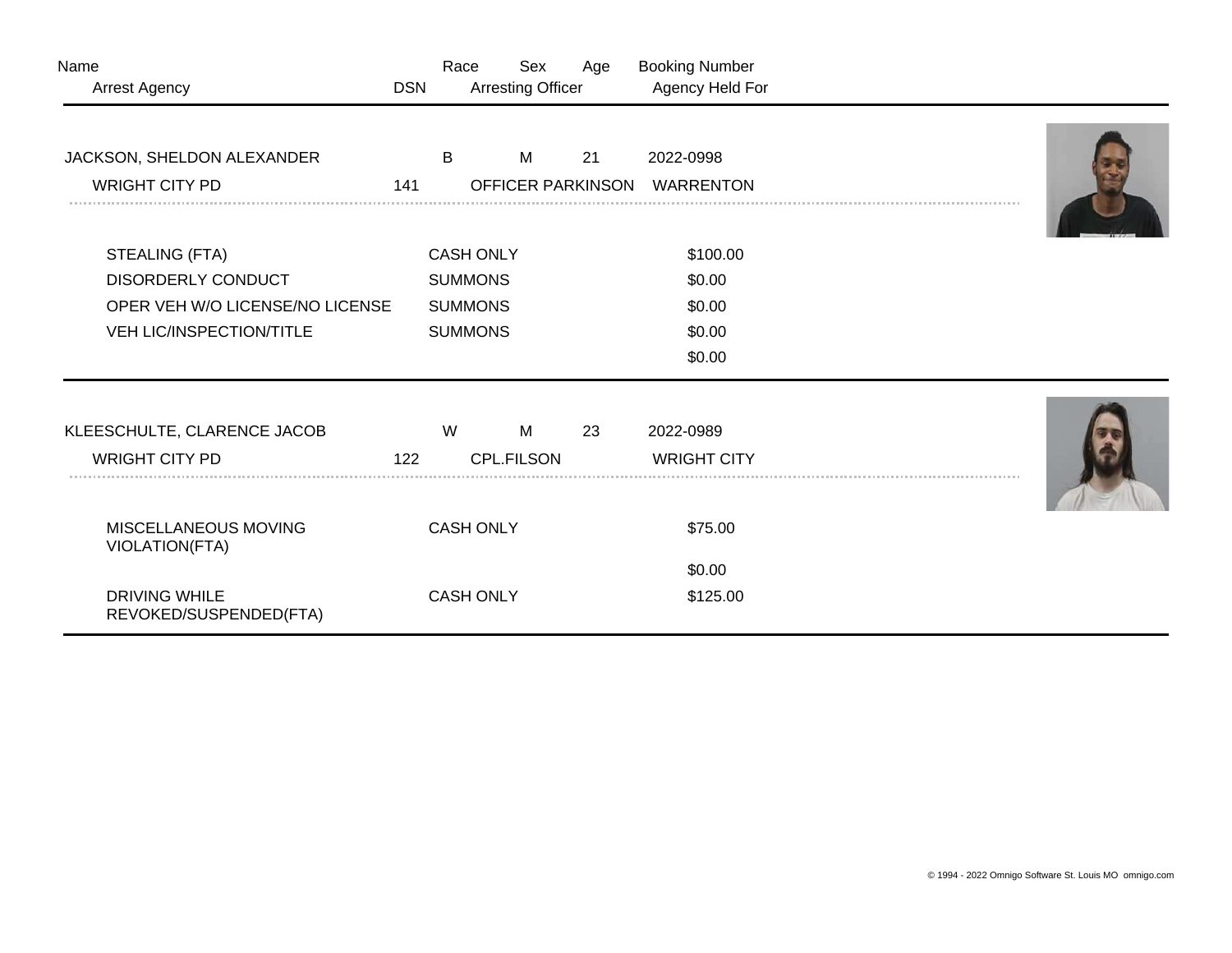| Name<br><b>Arrest Agency</b>                                                               | <b>DSN</b> | Race                               | Sex<br><b>Arresting Officer</b> | Age | <b>Booking Number</b><br>Agency Held For             |  |
|--------------------------------------------------------------------------------------------|------------|------------------------------------|---------------------------------|-----|------------------------------------------------------|--|
| KNIGHT, ROBYN LOUISE<br>WARREN COUNTY SHERIFF'S DEPT.                                      | 536        | W                                  | F                               | 40  | 2022-1013<br>DEO ANTHONY WHITE FUGITIVE OTHER AGENCY |  |
|                                                                                            |            |                                    |                                 |     |                                                      |  |
| (RECOG)POSSESS CONTROL<br>SUBSTANCE EXCEPT 35 GRAMS OR<br>LESS MARIJUANA/SYNTHETIC CA(FTA) |            | <b>RECOG</b>                       |                                 |     | \$5,000.00                                           |  |
| (RECOG)ENDNG WELFARE OF<br>CHILD-2ND DEGREE (FTA)                                          |            | <b>SHARED BOND</b>                 |                                 |     | \$0.00                                               |  |
| (RECOG)UNLAWFUL POSSESSION OF<br>DRUG PARAPHERNALIA (FTA)                                  |            | <b>SHARED BOND</b>                 |                                 |     | \$0.00                                               |  |
| LARCENY (FTA) (FUG)                                                                        |            | <b>CASH ONLY</b>                   |                                 |     | \$500.00                                             |  |
| LANG, KASHA NICHOLE                                                                        |            | W                                  | F                               | 36  | 2022-1041                                            |  |
| <b>WARRENTON PD</b>                                                                        | 221        |                                    | <b>CPL. ENLOE</b>               |     | <b>WARRENTON</b>                                     |  |
| <b>SHOPLIFTING</b><br>DROVE WITH LIC SUSPENDED(FTA)                                        |            | <b>SUMMONS</b><br><b>CASH ONLY</b> |                                 |     | \$0.00<br>\$200.00                                   |  |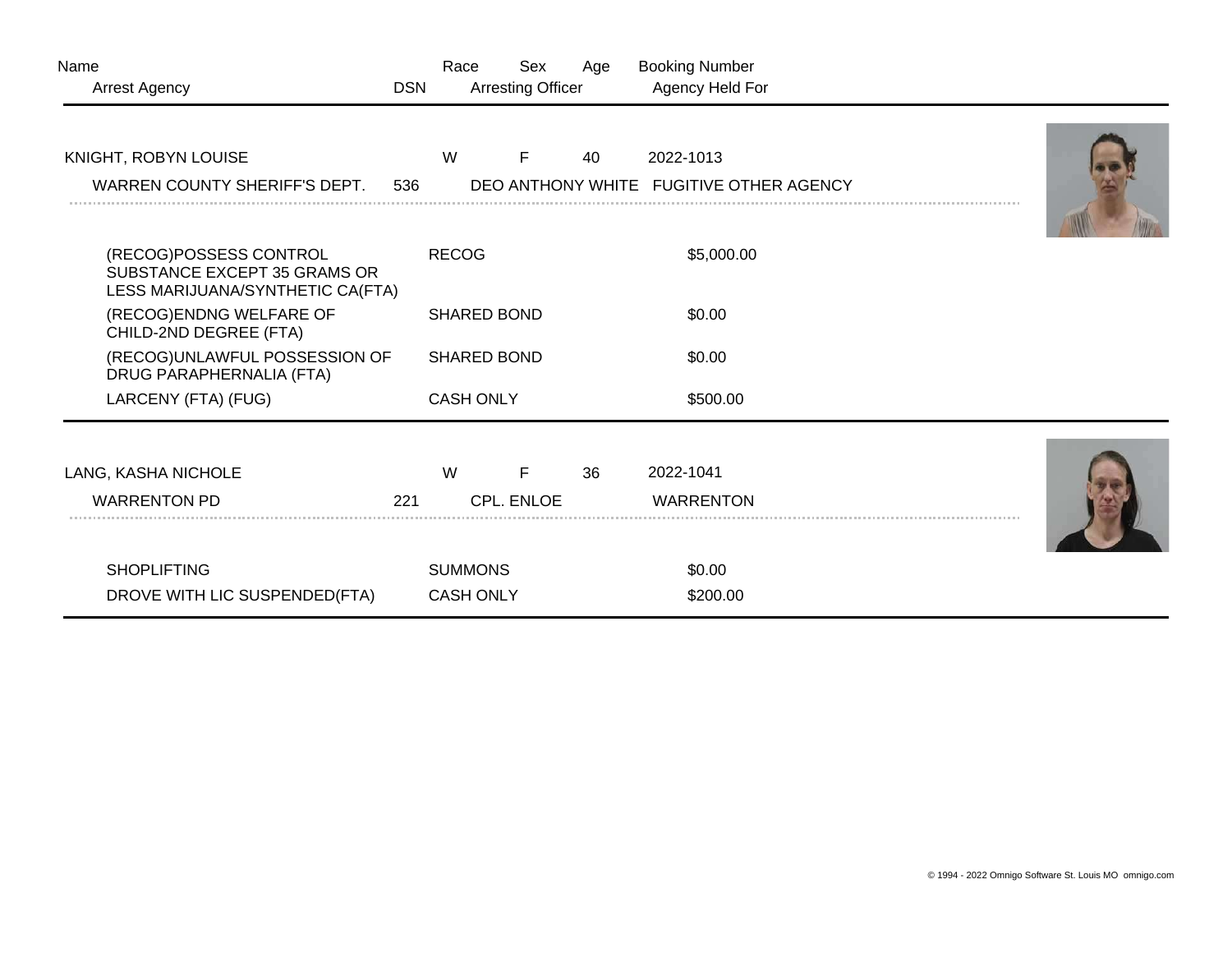| Name                                     |            | Race             | Sex                      | Age | <b>Booking Number</b>                                 |  |
|------------------------------------------|------------|------------------|--------------------------|-----|-------------------------------------------------------|--|
| <b>Arrest Agency</b>                     | <b>DSN</b> |                  | <b>Arresting Officer</b> |     | Agency Held For                                       |  |
| MENKE, CODY RAY MOSES                    |            | W                | M                        | 19  | 2022-1015                                             |  |
| WARREN COUNTY SHERIFF'S DEPT.            | 635        |                  | <b>DEPUTY KYLE</b>       |     | <b>WARREN COUNTY SHERIFF'S DEPARTMENT</b>             |  |
| (COMPLETED)LARCENY STEALING - POI        |            | NO BOND          |                          |     | \$0.00                                                |  |
| (PAW)LARCENY STEALING                    |            | NO BOND          |                          |     | \$0.00                                                |  |
| <b>BURGLARY 2ND DEG</b>                  |            | <b>RECOG</b>     |                          |     | \$0.00                                                |  |
| STEALING - \$750 OR MORE                 |            |                  | <b>SHARED BOND</b>       |     | \$0.00                                                |  |
| MERLOTTI, JASON CHRISTOPHER              |            | W                | M                        | 45  | 2022-0993                                             |  |
| <b>WARRENTON PD</b>                      | 209        |                  | <b>OFFICER CLARK</b>     |     | <b>WARRENTON</b>                                      |  |
| (RECOG) DRIVING WITH LIC<br>REVOKED(FTA) |            | <b>CASH ONLY</b> |                          |     | \$200.00                                              |  |
| ILLEGAL PARKING AND LITTERING(FTA)       |            | <b>CASH ONLY</b> |                          |     | \$500.00                                              |  |
|                                          |            |                  |                          |     | \$0.00                                                |  |
| NARZINSKI, TYLER JOSEPH                  |            | W                | M                        | 19  | 2022-1036                                             |  |
| WARREN COUNTY SHERIFF'S DEPT.            | 442        |                  |                          |     | DEPUTY TAYLOR HILL WARREN COUNTY SHERIFF'S DEPARTMENT |  |
| <b>BURGLARY - 2ND DEGREE</b>             |            | <b>PAW</b>       |                          |     | \$0.00                                                |  |
| <b>STEALING</b>                          |            | <b>PAW</b>       |                          |     | \$0.00                                                |  |
| (COMPLETE)POI                            |            | NO BOND          |                          |     | \$0.00                                                |  |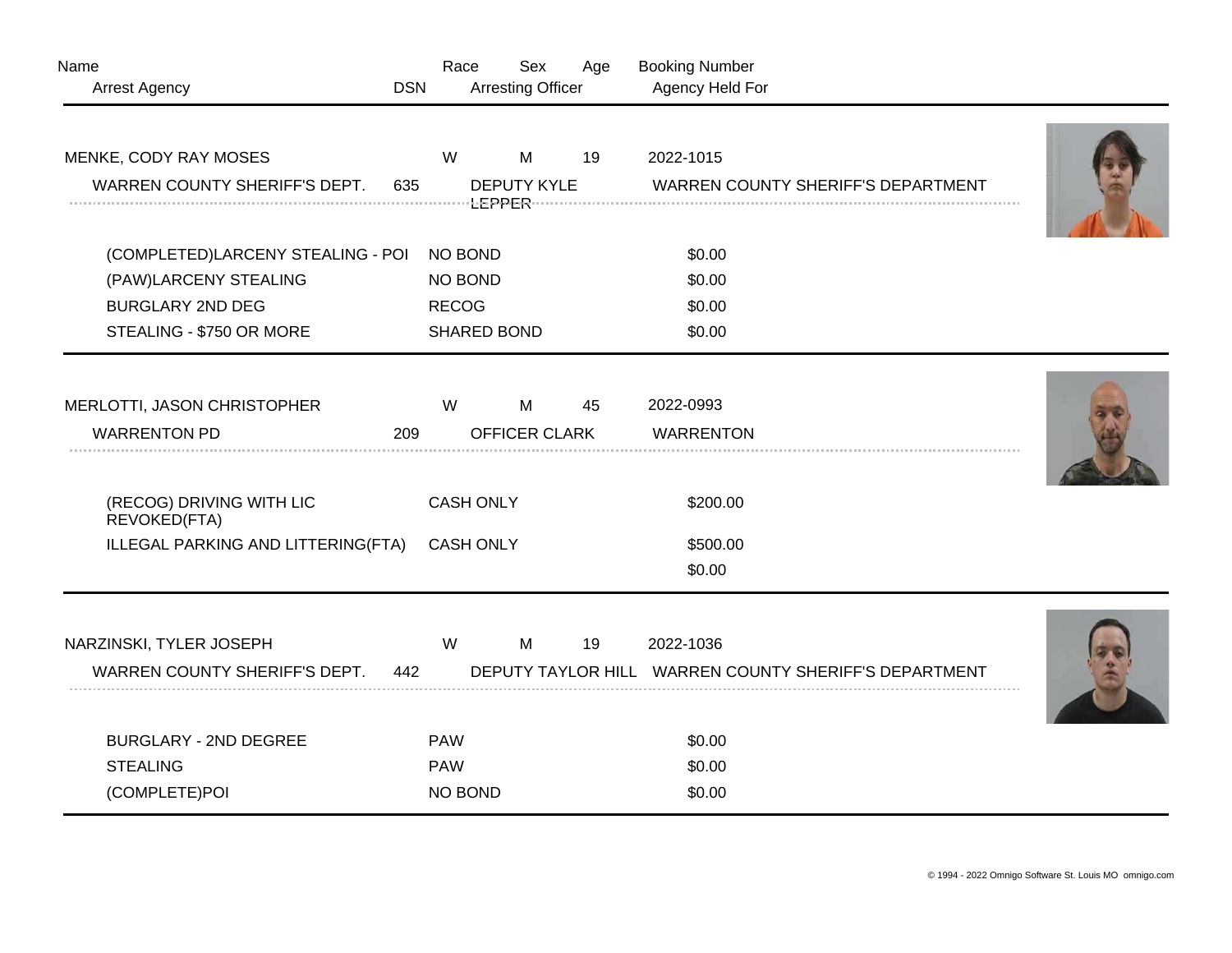| Name<br><b>Arrest Agency</b>                  | <b>DSN</b>     | Race             | Sex<br><b>Arresting Officer</b> | Age | <b>Booking Number</b><br>Agency Held For |            |  |
|-----------------------------------------------|----------------|------------------|---------------------------------|-----|------------------------------------------|------------|--|
| OBENAUER, DERRICK LEE<br><b>WARRENTON PD</b>  | 212            | W                | M<br>OFFICER MOYER              | 20  | 2022-1039<br><b>WARRENTON</b>            | <b>.</b> . |  |
| <b>ASSAULT</b>                                | <b>SUMMONS</b> |                  |                                 |     | \$0.00                                   |            |  |
| ORF, DENNIS JOSEPH<br><b>MSHP</b>             | 303            | W                | M<br><b>TROOPER BURRIS</b>      | 20  | 2022-1007<br><b>WARRENTON</b>            | .          |  |
| (FTA) EXCEED LIMIT-11-15MPH OVER              |                | <b>CASH ONLY</b> |                                 |     | \$100.00                                 |            |  |
| PAGE, SHALONDA NICHOLE<br><b>WARRENTON PD</b> | 212            | B                | $\mathsf F$<br><b>MOYER</b>     | 28  | 2022-1014<br><b>WARRENTON</b>            |            |  |
| PROPERTY DAMAGE                               |                | <b>SUMMONS</b>   |                                 |     | \$0.00                                   |            |  |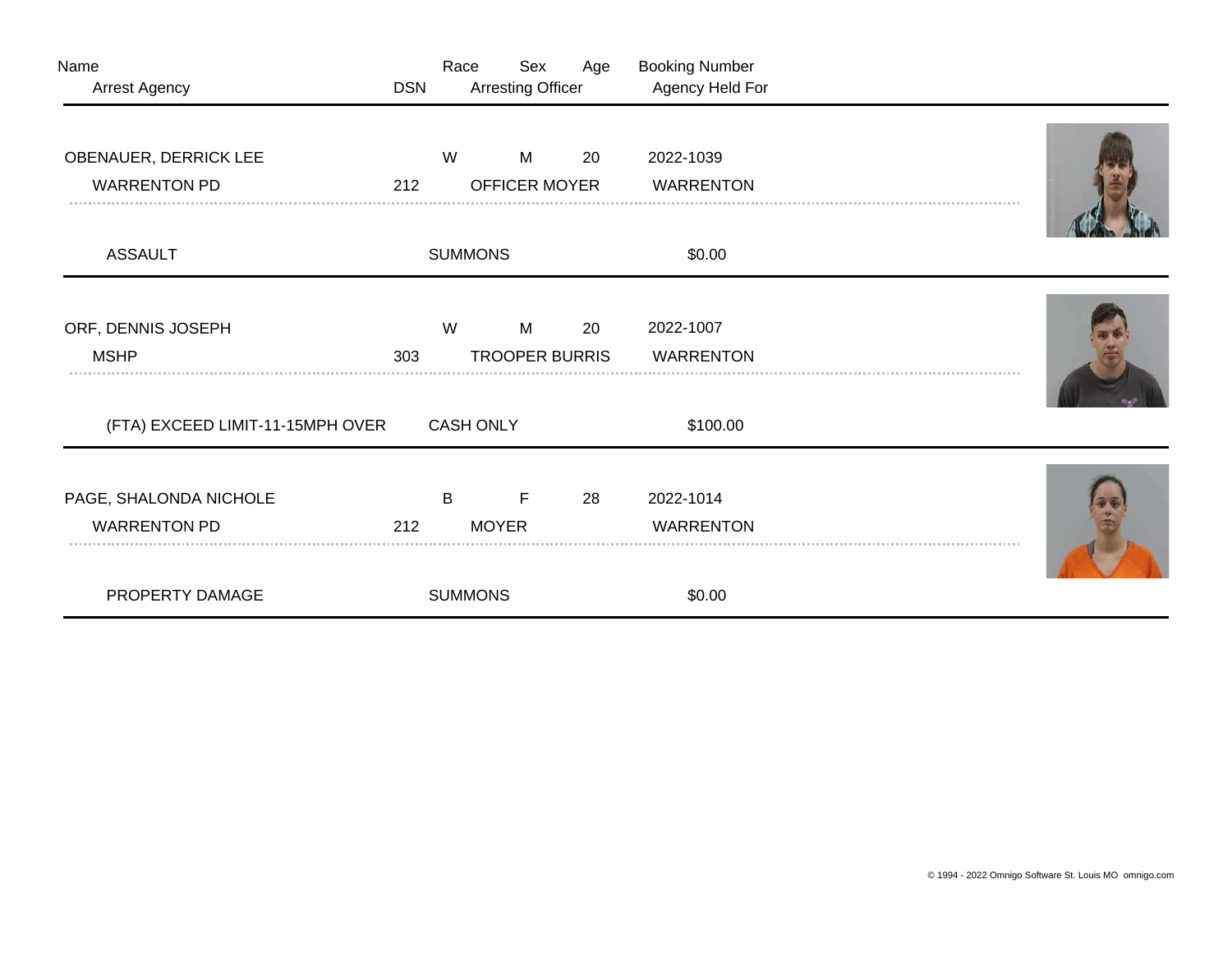| Name<br><b>DSN</b><br><b>Arrest Agency</b>                                                                   |   | Sex<br>Race<br><b>Arresting Officer</b> | Age | <b>Booking Number</b><br>Agency Held For  |  |
|--------------------------------------------------------------------------------------------------------------|---|-----------------------------------------|-----|-------------------------------------------|--|
| PAGE, STEPHEN NMN                                                                                            | B | M                                       | 49  | 2022-1033                                 |  |
| WARREN COUNTY SHERIFF'S DEPT.<br>636                                                                         |   | DEPUTY WAYMOND<br>.HEMPHILL             |     | <b>WARREN COUNTY SHERIFF'S DEPARTMENT</b> |  |
| ASSAULT - 3RD DEGREE (PROB<br><b>VIOLATION)</b>                                                              |   | NO BOND                                 |     | \$0.00                                    |  |
| POSSESS CONTROL SUBSTANCE<br><b>EXCEPT 35 GRAMS OR LESS</b><br>MARIJUANA/SYNTHETIC CANNABINOD<br>(FTA)       |   | <b>CASH ONLY</b>                        |     | \$5,000.00                                |  |
| UNLAWFUL POSSESSION OF DRUG<br>PARAPHERNALIA - PRIOR DRUG<br>OFFENSE (FTA)                                   |   | <b>SHARED BOND</b>                      |     | \$0.00                                    |  |
| OPER VEH WITHOUT MAINTAINING<br><b>FINANCIAL RESPONSIBILITY</b>                                              |   | <b>CASH ONLY</b>                        |     | \$100.00                                  |  |
| <b>EXPIRED PLATES</b>                                                                                        |   | <b>CASH ONLY</b>                        |     | \$75.00                                   |  |
| OPER MV W/O FINANCIAL RESPONS(FTA) CASH ONLY                                                                 |   |                                         |     | \$200.00                                  |  |
| NO PROOF INSURANCE (FUG)                                                                                     |   | <b>CASH ONLY</b>                        |     | \$100.00                                  |  |
| (BOND SURRENDER) ASSAULT - 3RD<br><b>DEGREE</b>                                                              |   | CASH ONLY NO 10%                        |     | \$5,000.00                                |  |
| (BOND SURRENDER)POSSESS<br><b>CONTROL SUBSTANCE EXCEPT 35</b><br><b>GRAMS OR LESS</b><br>MARIJUANA/SYNTHETIC |   | CASH ONLY NO 10%                        |     | \$5,000.00                                |  |
| (BOND SURRENDER) UNLAWFUL<br>POSSESSION OF DRUG PARAPHERNALIA                                                |   | <b>SHARED BOND</b>                      |     | \$0.00                                    |  |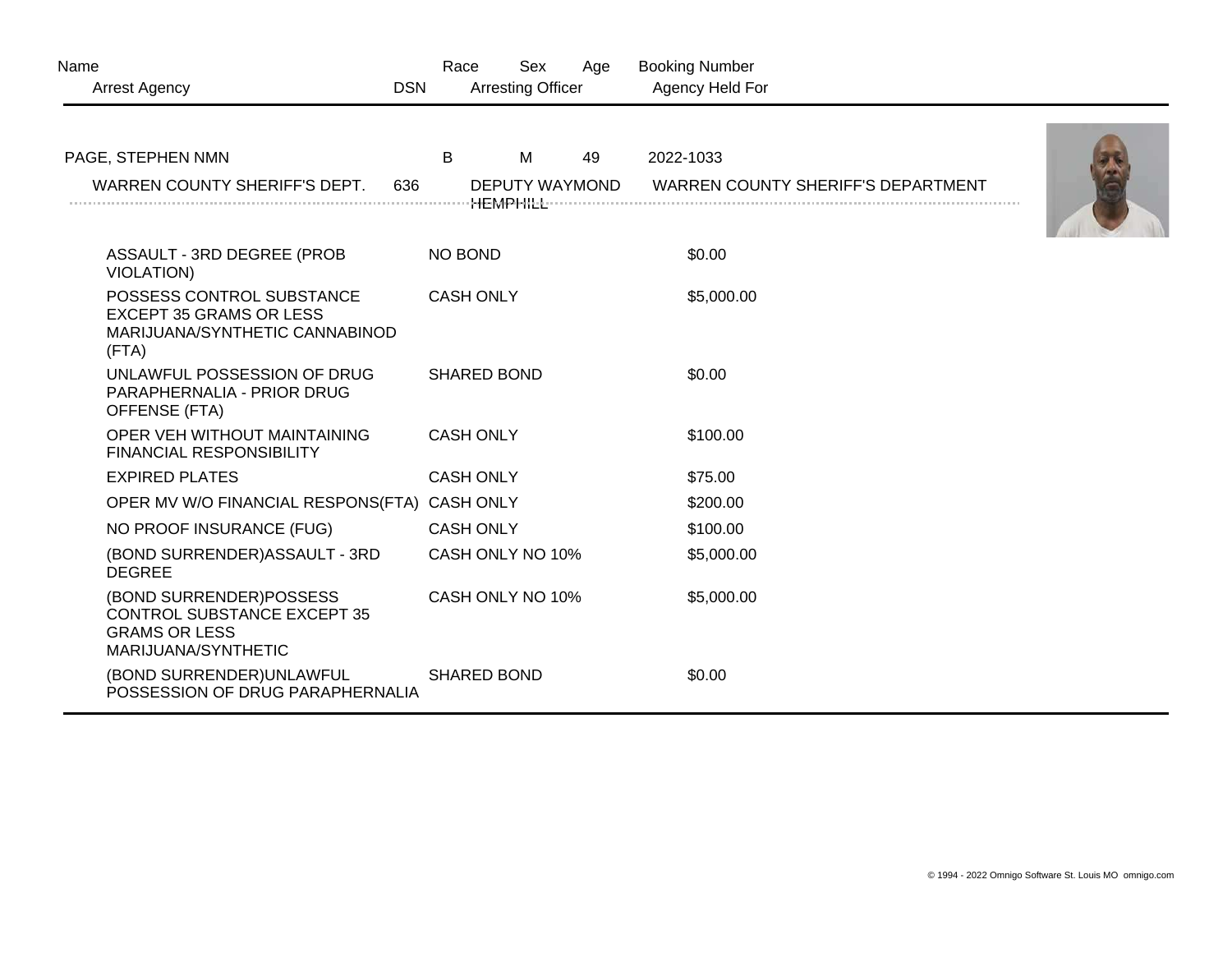| Name<br><b>Arrest Agency</b>                                            | <b>DSN</b> | Race           | <b>Arresting Officer</b> | Sex | Age | <b>Booking Number</b><br>Agency Held For               |  |
|-------------------------------------------------------------------------|------------|----------------|--------------------------|-----|-----|--------------------------------------------------------|--|
| PFISTER, CODY LEE                                                       |            | W              | М                        |     | 28  | 2022-1011                                              |  |
| <b>WARRENTON PD</b>                                                     | 208        |                | <b>GLATZ</b>             |     |     | <b>WARREN COUNTY SHERIFF'S DEPARTMENT</b>              |  |
| <b>TERRORIST THREAT - 2ND</b><br>DEGREE(PROBATION VIOLATION)            |            | NO BOND        |                          |     |     | \$0.00                                                 |  |
| TAMPERING WITH MOTOR VEHICLE - 1ST CASH OR SURETY NO 10%<br>DEGREE(FTA) |            |                |                          |     |     | \$5,000.00                                             |  |
| PAROLE AND PROBATION DETAINER                                           |            | NO BOND        |                          |     |     | \$0.00                                                 |  |
| RAMSEY, LAURA RENEE                                                     |            | W              | F                        |     | 37  | 2022-1035<br><b>WARREN COUNTY SHERIFF'S DEPARTMENT</b> |  |
| <b>COMMITMENT (1 DAY)</b>                                               |            | NO BOND        |                          |     |     | \$0.00                                                 |  |
| RAMSOUR, DALTON RAY                                                     |            | W              | M                        |     | 19  | 2022-1038                                              |  |
| <b>WARRENTON PD</b>                                                     | 212        |                | <b>OFFICER MOYER</b>     |     |     | <b>WARRENTON</b>                                       |  |
| <b>ASSAULT</b>                                                          |            | <b>SUMMONS</b> |                          |     |     | \$0.00                                                 |  |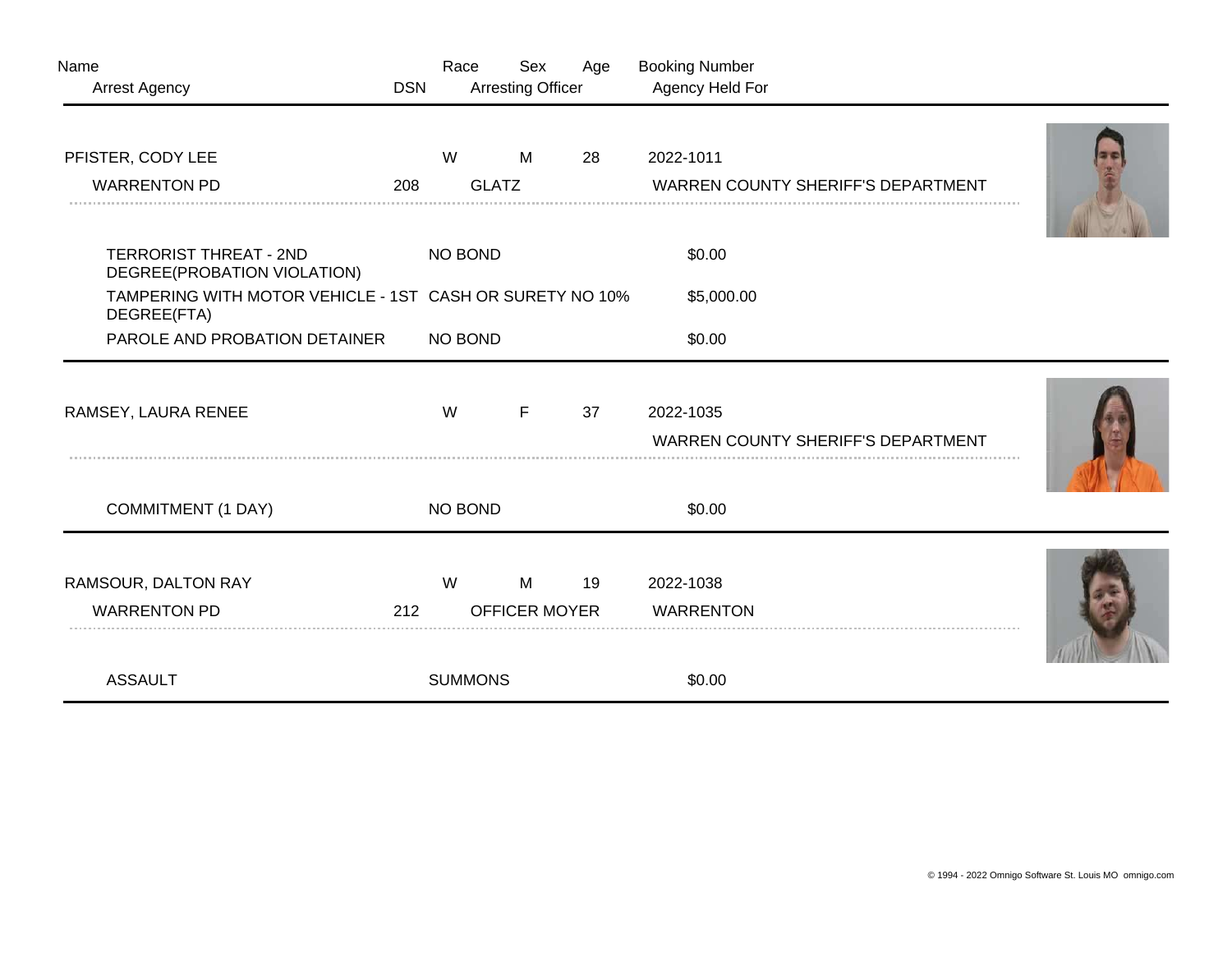| Name                                                                    |            | Race             | Sex                      | Age | <b>Booking Number</b>                     |  |
|-------------------------------------------------------------------------|------------|------------------|--------------------------|-----|-------------------------------------------|--|
| <b>Arrest Agency</b>                                                    | <b>DSN</b> |                  | <b>Arresting Officer</b> |     | Agency Held For                           |  |
| REED, ALLISSA HOPE                                                      |            | W                | F                        | 24  | 2022-1004                                 |  |
| WARREN COUNTY SHERIFF'S DEPT.                                           | 632        |                  | <b>DEPUTY RONALD</b>     |     | <b>WARREN COUNTY SHERIFF'S DEPARTMENT</b> |  |
|                                                                         |            |                  |                          |     |                                           |  |
| COMMITMENT(30 DAYS)                                                     |            | NO BOND          |                          |     | \$0.00                                    |  |
|                                                                         |            |                  |                          |     |                                           |  |
| RUSH, ASHLEY MONIQUE                                                    |            | B                | F                        | 36  | 2022-1037                                 |  |
| WARREN COUNTY SHERIFF'S DEPT.                                           | 553        |                  | DEO ALEXIS PALANK        |     | <b>WRIGHT CITY</b>                        |  |
|                                                                         |            |                  |                          |     |                                           |  |
| OPER VEH W/O FINANCIAL<br><b>RESPONSIBITY (FTA)</b>                     |            | <b>CASH ONLY</b> |                          |     | \$100.00                                  |  |
|                                                                         |            |                  |                          |     |                                           |  |
| RUSU, CORNEL                                                            |            | W                | M                        | 22  | 2022-0994                                 |  |
| WARREN COUNTY SHERIFF'S DEPT.                                           | 631        |                  | <b>DEPUTY BRIAN</b>      |     | <b>WARREN COUNTY SHERIFF'S DEPARTMENT</b> |  |
|                                                                         |            |                  |                          |     |                                           |  |
| (FTA) DRIVING WHILE<br>REVOKED/SUSPENDED - 2ND OR<br>SUBSEQUENT OFFENSE |            | <b>CASH ONLY</b> |                          |     | \$500.00                                  |  |
| (FTA)SPEED EXCEEDED 6-10 MPH                                            |            |                  | <b>SHARED BOND</b>       |     | \$0.00                                    |  |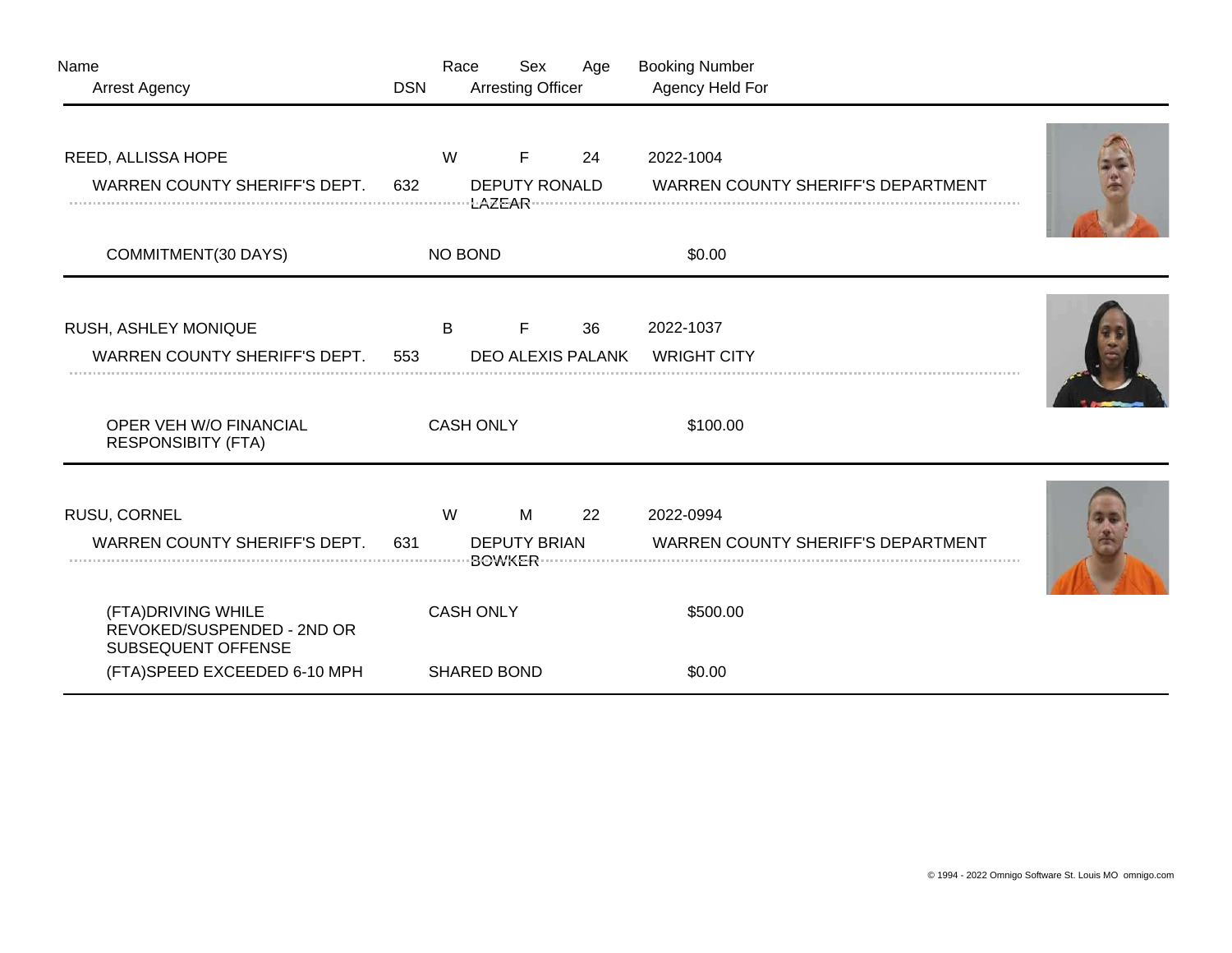| Name<br><b>Arrest Agency</b>                    | <b>DSN</b>                                        | Race               | Sex<br><b>Arresting Officer</b> | Age | <b>Booking Number</b><br>Agency Held For  |  |  |
|-------------------------------------------------|---------------------------------------------------|--------------------|---------------------------------|-----|-------------------------------------------|--|--|
| SCHROEDER, BRANDON LEE                          |                                                   | W                  | M                               | 30  | 2022-0990                                 |  |  |
| <b>MSHP</b>                                     | 303                                               |                    | <b>BURRIS</b>                   |     | <b>WARRENTON</b>                          |  |  |
| SPEEDING 14MPH OVER LIMIT                       |                                                   | <b>CASH ONLY</b>   |                                 |     | \$200.00                                  |  |  |
| <b>FAILURE TO REGISTER</b><br>VEHICLE(FUG)(FTA) |                                                   | <b>CASH ONLY</b>   |                                 |     | \$300.00                                  |  |  |
| IMPROPER PARKING(FUG)(FTA)                      |                                                   | <b>SHARED BOND</b> |                                 |     | \$0.00                                    |  |  |
| STEALING(FTA)(FUG)                              |                                                   | <b>CASH ONLY</b>   |                                 |     | \$200.00                                  |  |  |
| <b>FAILURE TO REGSITER</b><br>VEHICLE(FTA)(FUG) |                                                   | <b>SHARED BOND</b> |                                 |     | \$0.00                                    |  |  |
| STEALING(FUG)(FTA)                              |                                                   | <b>CASH ONLY</b>   |                                 |     | \$300.00                                  |  |  |
| SHAW, KARI JEAN                                 |                                                   | W                  | M                               | 47  | 2022-0991                                 |  |  |
| WARREN COUNTY SHERIFF'S DEPT.                   | <b>DEPUTY ANDREW</b><br>452<br><b>WHITTINGTON</b> |                    |                                 |     | <b>WARREN COUNTY SHERIFF'S DEPARTMENT</b> |  |  |
| DOMESTIC ASSAULT - 3RD DEGREE                   |                                                   | <b>RPAW</b>        |                                 |     | \$0.00                                    |  |  |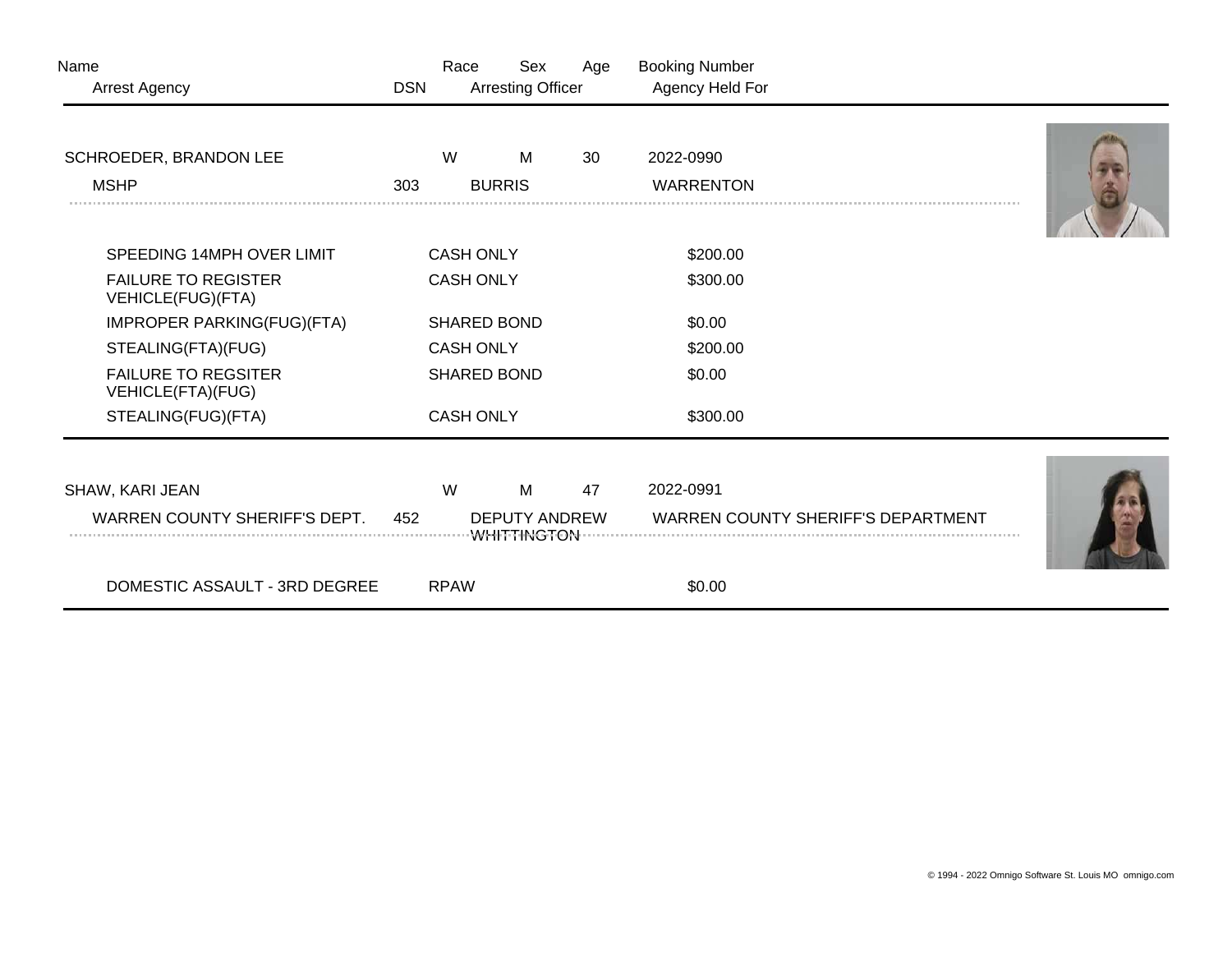| Name<br><b>Arrest Agency</b>                                                                                 | <b>DSN</b> | Race               | Sex<br><b>Arresting Officer</b> | Age                   | <b>Booking Number</b><br>Agency Held For  |  |
|--------------------------------------------------------------------------------------------------------------|------------|--------------------|---------------------------------|-----------------------|-------------------------------------------|--|
| SIMMONS, NATHANIEL NMN                                                                                       |            | W                  | M                               | 46                    | 2022-1006                                 |  |
| WARREN COUNTY SHERIFF'S DEPT.                                                                                | 632        |                    | <b>DEPUTY RONALD</b>            |                       | <b>WARREN COUNTY SHERIFF'S DEPARTMENT</b> |  |
| (BOND SURRENDER)POSSESS<br><b>CONTROL SUBSTANCE EXCEPT 35</b><br><b>GRAMS OR LESS</b><br>MARIJUANA/SYNTHETIC |            |                    |                                 | CASH OR SURETY NO 10% | \$5,000.00                                |  |
| (BOND SURRENDER)UNLAWFUL<br>POSSESSION OF DRUG PARAPHERNALIA                                                 |            | <b>SHARED BOND</b> |                                 |                       | \$0.00                                    |  |
| SMITH, DOUGLAS ALLEN                                                                                         |            | W                  | М                               | 36                    | 2022-1030                                 |  |
| WARREN COUNTY SHERIFF'S DEPT.                                                                                | 634        |                    | <b>DEPUTY DERRECK</b>           |                       | <b>WARREN COUNTY SHERIFF'S DEPARTMENT</b> |  |
| (FTA) OPER MV W/O VALID DL - 1ST OFF CASH ONLY                                                               |            |                    |                                 |                       | \$500.00                                  |  |
| SULLIVAN, MISTI DAWN                                                                                         |            | W                  | F                               | 47                    | 2022-1020                                 |  |
| WARREN COUNTY SHERIFF'S DEPT.                                                                                | 474        |                    | <b>DEPUTY DWAYNE</b>            |                       | <b>WARREN COUNTY SHERIFF'S DEPARTMENT</b> |  |
| DOMESTIC ASSAULT - 4TH DEGREE - 1ST RPAW<br><b>OFFENSE</b>                                                   |            |                    |                                 |                       | \$0.00                                    |  |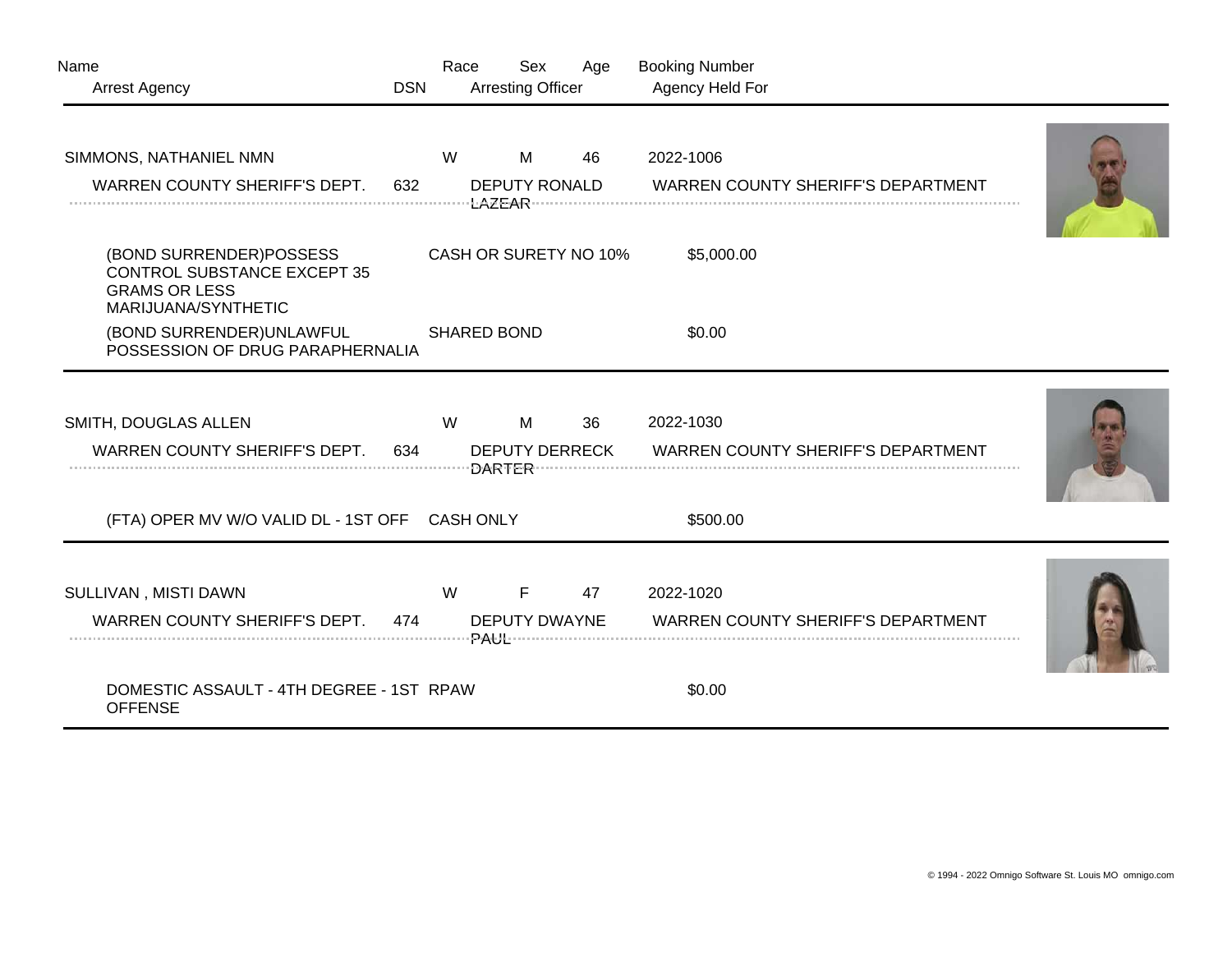| Name<br><b>Arrest Agency</b>         | <b>DSN</b> | Race             | Sex<br><b>Arresting Officer</b> | Age | <b>Booking Number</b><br>Agency Held For |  |
|--------------------------------------|------------|------------------|---------------------------------|-----|------------------------------------------|--|
|                                      |            |                  |                                 |     |                                          |  |
| VESCOVO, ANTHONY EDWARDS             |            | W                | M                               | 43  | 2022-1028                                |  |
| <b>WARRENTON PD</b>                  | 203        | <b>OGG</b>       |                                 |     | <b>FUGITIVE OTHER AGENCY</b>             |  |
| NON SUPPORT (FTA)(FUG)               |            | <b>CASH ONLY</b> |                                 |     | \$2,000.00                               |  |
| PROBATION/PAROLE VIOLATION(FUG)      |            | <b>NO BOND</b>   |                                 |     | \$0.00                                   |  |
| WALKER, JESSICA JEAN                 |            | W                | F                               | 40  | 2022-1008                                |  |
| <b>WRIGHT CITY PD</b>                | 147        |                  | <b>NINNESS</b>                  |     | <b>WRIGHT CITY</b>                       |  |
| FAIL TO REGISTER VEHICLE             |            | <b>CASH ONLY</b> |                                 |     | \$75.00                                  |  |
| WARD, DERRICK ANTHONY                |            | B                | M                               | 51  | 2022-0996                                |  |
| <b>WARREN COUNTY SHERIFF'S DEPT.</b> | 631        |                  | <b>DEPUTY BRIAN</b>             |     | U.S. MARSHAL (ST. LOUIS)                 |  |
|                                      |            |                  | <b>BOWKER</b>                   |     |                                          |  |
| US MARSHAL (ST LOUIS)                |            | <b>NO BOND</b>   |                                 |     | \$0.00                                   |  |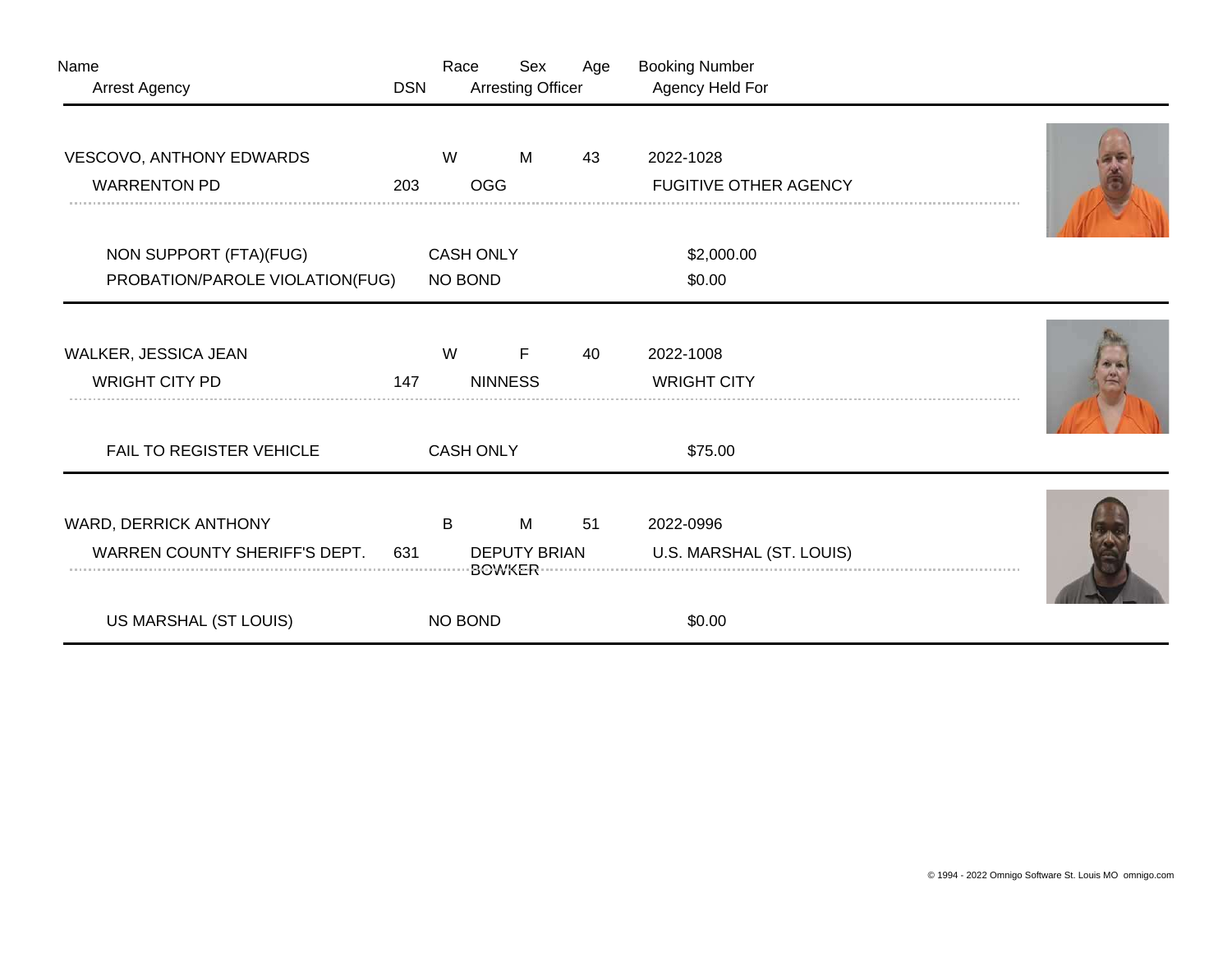| Name<br><b>Arrest Agency</b>                                                            | <b>DSN</b> | Race                  | Sex<br><b>Arresting Officer</b> | Age | <b>Booking Number</b><br>Agency Held For  |  |
|-----------------------------------------------------------------------------------------|------------|-----------------------|---------------------------------|-----|-------------------------------------------|--|
| WASHINGTON, DENNIS DUANE<br><b>WARREN COUNTY SHERIFF'S DEPT.</b>                        | 655        | B                     | M                               | 40  | 2022-1023<br>MONTGOMERY COUNTY            |  |
| ASSAULT 1ST DEG                                                                         |            |                       |                                 |     | \$0.00                                    |  |
| OPERATED MOTOR VEHICLE IN<br><b>CARELESS AND IMPRUDENT</b><br>MANNER-INVOLVING ACCIDENT |            |                       |                                 |     | \$0.00                                    |  |
| OPERATED VEHICLE ON HIGHWAY<br><b>WITHOUT A VALID LICENSE</b>                           |            |                       |                                 |     | \$0.00                                    |  |
| US MARSHAL EAST - FELONY IN<br>POSSESION OF A FIRE ARM                                  |            |                       |                                 |     | \$0.00                                    |  |
| WHITE, CRYSTAL MARIE                                                                    |            | W                     | F                               | 34  | 2022-1012                                 |  |
| <b>WARREN COUNTY SHERIFF'S DEPT.</b>                                                    | 634        | <b>DEPUTY DERRECK</b> |                                 |     | <b>WARREN COUNTY SHERIFF'S DEPARTMENT</b> |  |
| POSS CONTROLLED<br>SUBSTANCE-FELONY (PROB VIOLATION)                                    |            | NO BOND               |                                 |     | \$0.00                                    |  |
| WHITE, RYAN WESLEY                                                                      |            | W                     | M                               | 42  | 2022-1042                                 |  |
| <b>WRIGHT CITY PD</b>                                                                   | 147        |                       | OFFICER NINNESS                 |     | <b>FUGITIVE OTHER AGENCY</b>              |  |
| (OUT OF STATE FUG) DRIVING UNDER<br><b>INFLUENCE ALCOHOL (FTA)</b>                      |            | NO BOND               |                                 |     | \$0.00                                    |  |